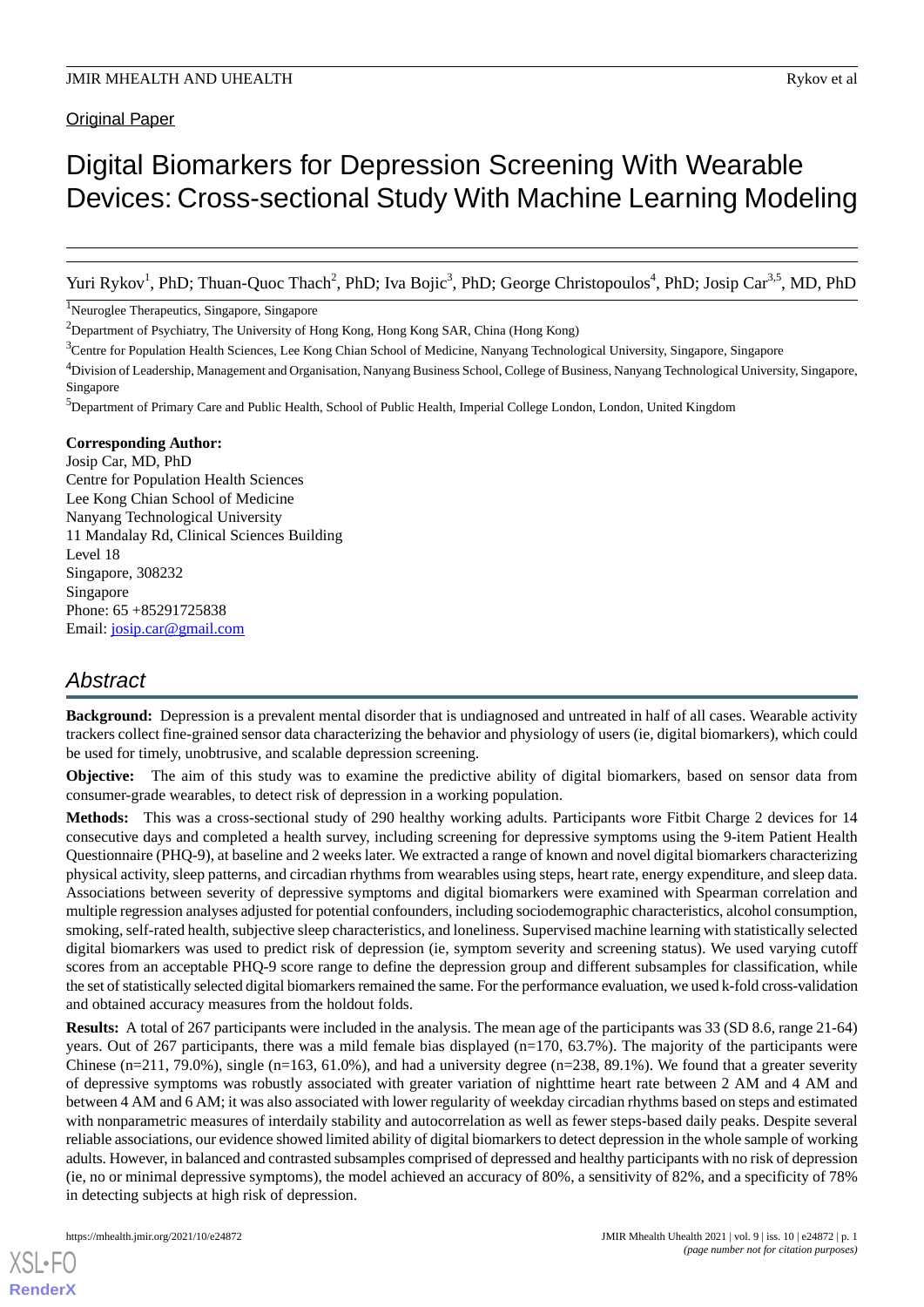**Conclusions:** Digital biomarkers that have been discovered and are based on behavioral and physiological data from consumer wearables could detect increased risk of depression and have the potential to assist in depression screening, yet current evidence shows limited predictive ability. Machine learning models combining these digital biomarkers could discriminate between individuals with a high risk of depression and individuals with no risk.

*(JMIR Mhealth Uhealth 2021;9(10):e24872)* doi: [10.2196/24872](http://dx.doi.org/10.2196/24872)

# **KEYWORDS**

depression; digital biomarkers; screening; wearable electronic device; fitness tracker; circadian rhythm; rest-activity rhythm; heart rate; machine learning

# *Introduction*

# **Background**

Depression is the third-largest contributor to years lost to disability and affects 264 million people globally [\[1](#page-19-0)]. Despite its high prevalence, depression remains undiagnosed and untreated in half of all cases  $[2,3]$  $[2,3]$  $[2,3]$ . At the same time, the evolving COVID-19 pandemic and related economic crisis are worsening the population's mental health [\[4](#page-19-3)-[6\]](#page-19-4).

Wearable activity trackers are increasingly widely used and provide an opportunity to harness sensor data for detection of different health conditions [[7\]](#page-20-0). Wearable trackers can monitor physiological and behavioral data, including steps, heart rate, energy expenditure, sleep patterns, respiration rate, blood oxygen saturation, skin temperature, and skin conductance, among others. Close interrelationships between everyday behavior, physiology, and mental well-being makes digital phenotyping with wearables especially attractive for detection of mental disorders and discovering respective digital biomarkers [\[8](#page-20-1)-[11\]](#page-20-2). These digital biomarkers could be used for risk prediction of depression and to scale up population mental health screening. Moreover, due to the unprecedented granularity of available data, digital phenotyping can advance our understanding of etiology and subtypes of mental disorders and complement established diagnostic criteria. Complementary smartphone apps could be further used for prevention and treatment of mental disorders, to deliver digital health interventions and personalized cognitive behavioral therapy [[12](#page-20-3)[-14](#page-20-4)]. In this work, we focus on digital biomarkers based on wearable sensor data for depression screening.

### **Related Work**

Current evidence is mainly comprised of studies investigating separate associations between depressive symptomatology and various actigraphy and sensor-based metrics, which capture meaningful aspects of behavior and physiology, to reveal objective risk or diagnostic markers. These aspects include physical activity, sleep characteristics, circadian rhythms, and physiological parameters. Systematic reviews and meta-analyses of actigraphy studies demonstrated that patients with depression were significantly less physically active than healthy controls [[15](#page-20-5)[,16](#page-20-6)]. Meta-analyses of prospective cohort studies showed that physical activity had a protective effect against the future onset of depression [\[17](#page-20-7)], while sedentary time increased the risk of depression [\[18](#page-20-8)]. For example, odds of depression development were 1.8 to 2.7 times lower in participants with

[XSL](http://www.w3.org/Style/XSL)•FO **[RenderX](http://www.renderx.com/)**

more time spent in moderate to vigorous physical activity compared to the least active participants [[19\]](#page-20-9).

Sleep disturbance is another common symptom and risk factor for depression that can be measured objectively together with other sleep characteristics. Meta-analyses of polysomnography (PSG) studies showed that depression is associated with less total sleep time (TST), increased sleep onset latency (SOL), lower sleep efficiency (SE), lower duration and fraction of slow-wave sleep, lower fraction of light sleep, reduced latency between sleep onset and onset of rapid eye movement (REM) sleep, greater duration and fraction of REM sleep, greater number of awakenings, and increased wake after sleep onset (WASO) time compared to healthy controls [\[20](#page-20-10)[,21](#page-20-11)]. Although PSG is a gold standard for sleep measurement, contemporary wearables can measure sleep and identify sleep stages. A systematic review of actigraphy studies suggested that the most persistent sleep abnormality in depressive patients is longer WASO, whereas other parameters had mixed effects [[16\]](#page-20-6). Separate actigraphy studies showed lower SE, longer SOL, later sleep offset [\[22](#page-20-12),[23\]](#page-20-13), and a greater sleep fragmentation in adults with depression [\[24](#page-20-14)].

Contrary to measuring physical activity and sleep as separate factors, circadian rhythms characterize the activity pattern of a full 24-hour cycle. Circadian rhythm metrics quantify regularity, shape, and timing of repeated daily processes and can be derived from fine-grained wearable data. Actigraphy studies suggested that people with clinically significant depressive symptoms had lower mesor, a rhythm-adjusted mean activity level [\[24](#page-20-14)-[26\]](#page-20-15); reduced total locomotor activity [\[27](#page-20-16),[28\]](#page-21-0); lower amplitude [[25,](#page-20-17)[26\]](#page-20-15); shorter active periods [[29](#page-21-1)[,30](#page-21-2)]; delayed acrophase [[22,](#page-20-12)[30\]](#page-21-2); and less robust circadian activity rhythms [[22](#page-20-12)[,25](#page-20-17),[31\]](#page-21-3). Longitudinal studies showed that lower rhythm robustness predicted worsening of depressive symptoms in the future [[26\]](#page-20-15). Depressive symptoms were also associated with heart rate–based mesor [\[32](#page-21-4)] and amplitude [[32\]](#page-21-4) as well as increased heart rate in the night and morning hours [\[33](#page-21-5)]. Few studies using nonparametric rhythm measures demonstrated that participants with more severe depressive symptoms had lower interdaily stability (IS) and higher intradaily variability (IV) of circadian activity rhythm [[31](#page-21-3)[,34](#page-21-6)], reduced relative amplitude (RA) between the highest and the lowest activity levels [\[28](#page-21-0),[35\]](#page-21-7), and reduced RA of skin temperature [[36\]](#page-21-8). Although findings on separate circadian rhythm indicators are mixed, the evidence suggests that depression is often associated with disturbed, irregular, and delayed circadian behavioral and physiological rhythms.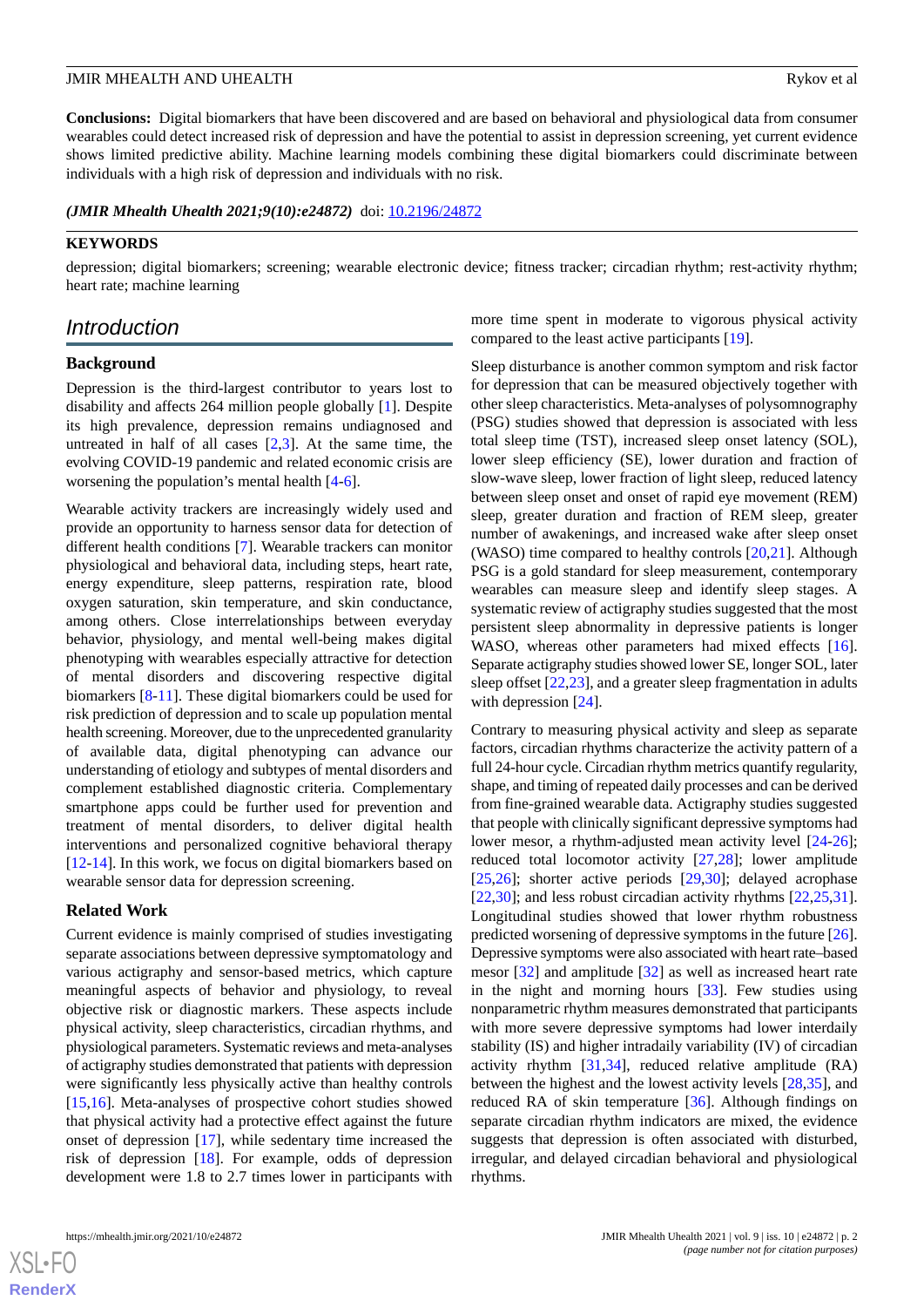Another stream of evidence is comprised of a few studies that developed predictive models for depression detection from multimodal wearable data using data-driven approaches and machine learning. For example, Jacobson et al extracted 9929 digital markers using signal processing methods from a publicly available actigraphy data set of 55 individuals to detect people with depressive disorder [[37\]](#page-21-9). A machine learning model correctly predicted the diagnostic status in 89% of the cases with a sensitivity of 94% and a specificity of 83% using leave-one-cohort-out cross-validation. Only spectral density features were important predictors [[38\]](#page-21-10). In another study, authors extracted distribution characteristics of wearable data, including acceleration, skin conductance, and temperature, collected for 1 month and sampled from different time windows within 24-hour cycles, which resulted in 204 features in total [[39\]](#page-21-11). A machine learning model with this feature set reached 87% accuracy in classifying 47 participants with high or low mental health scores using leave-one-out cross-validation. Nighttime skin conductance features were most important in prediction models. Tazawa et al extracted distribution characteristics of per-hour data from multidimensional wearable data, including steps, energy expenditure, body motion, heart rate, skin temperature, sleep time, and ultraviolet light, which resulted in 63 features [\[33](#page-21-5)]. A machine learning model with features based on a 7-day period achieved an accuracy of 76%, a sensitivity of 73%, and a specificity of 79% in prediction of depression screening status in 86 participants using 10-fold cross-validation. Authors found that features of skin temperature and sleep were most important for the model's predictive ability.

### **Objectives**

The first stream of evidence from actigraphy and PSG studies lacks research on the predictive ability of various metrics to assess the risk of depression, whereas the other stream of data-driven studies often ignores established risk markers and leaves associations between depressive symptomatology and wearable data uninterpreted. Absence of robust and interpretable digital biomarkers complicates further development of a comprehensive and explainable algorithm for depression screening in the general population. To address these gaps, we examined the associations between depressive symptomatology and digital biomarkers based on sensor data from consumer-grade fitness trackers, including established and novel markers, and explored the predictive ability of these digital biomarkers in depression screening.

# *Methods*

# **Study Design and Participants**

In a cross-sectional study, we collected data from a multiethnic working population in Singapore. A total of 290 adult volunteers (aged ≥21 years) among full-time employees of Nanyang Technological University (NTU) were recruited to participate in the study from August to October 2019. Participants responded to online questionnaires and wore activity trackers for at least 14 days. Subjects received financial compensation for participating in the study. The study protocol and informed consent form were approved by the NTU Institutional Review Board (application reference: RB-2016-03-033).

Fitbit Charge 2 devices—consumer-grade fitness trackers—were used for data collection. The accuracy of Fitbit data has been investigated in several studies [\[40](#page-21-12)-[44](#page-21-13)]. According to a systematic review [[42\]](#page-21-14), studies have consistently indicated that Fitbit devices were likely to provide accurate measures of daily step counts. However, energy expenditure is less accurately estimated by Fitbit devices. In general, Fitbit wearables have similar accuracy for activity assessment as research-grade devices, but they overestimate moderate to vigorous physical activity in free-living conditions. According to a recent meta-analysis, sleep-staging Fitbit devices, such as the Charge 2, showed no significant difference in measured values of WASO, TST, and SE, but they slightly underestimated SOL in comparison to the gold standard PSG [[45\]](#page-21-15). Also sleep-stage transition dynamics measured by Fitbit devices were found to be inaccurate compared to PSG [\[46](#page-21-16)]. Participants were instructed to wear trackers all the time and to remove them only when taking a shower or charging. Data from trackers were synchronized with the Fitbit mobile app and further transferred to the Fitabase server.

# **Depression Screening and Self-reported Covariates**

We used validated self-report questionnaires for depression screening and to collect sociodemographic, lifestyle, and health characteristics. REDCap (Research Electronic Data Capture), the research-grade online survey platform, was used for survey administration. The 9-item Patient Health Questionnaire (PHQ-9) was used for depression screening. Participants completed the PHQ-9 at the beginning and at the end of the observation period. We used different cutoff points and approaches to define provisionally depressed participants in the analysis based on common standards and the actual distribution of scores across two assessments. The average PHQ-9 score of two assessments was used in statistical analysis.

We collected a range of covariates to control for possible confounders. Demographics, including age, gender, ethnic group (ie, Chinese, Malay, Indian, or other), marital status, education (ie, university degree or below), and income level (ie, above or below SGD 4000 [US \$3000]), were collected. Additionally, we collected data on alcohol consumption, smoking status, and self-rated health. We assessed sleep characteristics, including subjective sleep quality, using the Pittsburgh Sleep Quality Index [\[47](#page-21-17)]; sleep hygiene using the Sleep Hygiene Index [[48\]](#page-21-18); daytime sleepiness using the Epworth Sleepiness Scale [[49\]](#page-22-0); and perceived loneliness using the revised UCLA (University of California, Los Angeles) Loneliness Scale [[50\]](#page-22-1). All covariates were collected at the beginning of activity tracking.

### **Wearable Data Preprocessing**

Fitbit devices measure steps; energy expenditure, measured in metabolic equivalents (METs); and heart rate, measured in beats per minute (bpm), and they identify sleep stages (ie, wake, light, deep, or REM sleep). Steps and energy expenditure are available at by-the-minute intervals, sleep stages are available at 30-second intervals, and heart rate data are available at 5- or 10-second intervals. We examined the completeness of the data set using heart rate data to verify the actual device use time as the most sensitive to inappropriate use or nonuse. Missing and complete time points of heart rate data were determined from

 $XS$  $\cdot$ FC **[RenderX](http://www.renderx.com/)**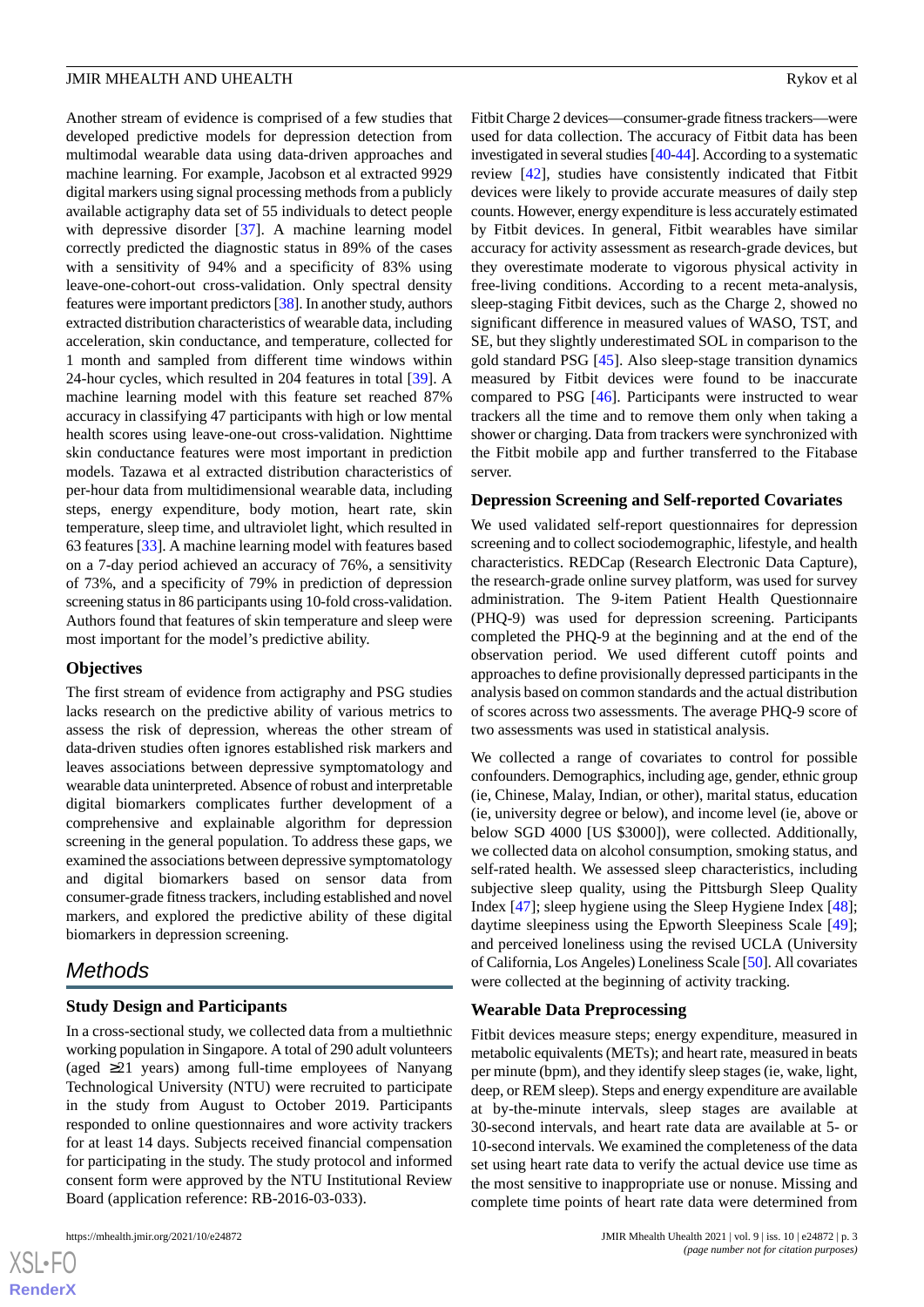the full period of participant tracking within the study. Time points of activity and sleep data corresponding to complete heart rate data points were sampled and considered as clean data. We used data from days with at least 20 hours of complete recording for further analysis. Participants with a minimum of 10 complete days were included for further analysis (see [Multimedia](#page-19-5) [Appendix 1](#page-19-5) for the distribution of complete days among participants). Outliers were identified using the Tukey rule for outliers—outliers are values more than 1.5 times the IQR from the quartiles—either below the first quartile or above the third quartile.

### **Extraction of Digital Biomarkers**

We extracted a range of digital biomarkers characterizing physical activity, sleep, circadian rhythms, and physiological parameters from the raw data. This set of digital biomarkers relied on previous findings and was substantially extended with novel metrics hypothetically indicative of depressive symptoms [[15](#page-20-5)[-18](#page-20-8),[20,](#page-20-10)[21](#page-20-11),[24-](#page-20-14)[26](#page-20-15)[,30](#page-21-2)[,32](#page-21-4),[34,](#page-21-6)[36](#page-21-8)].

First, we extracted physical activity metrics based on steps and energy expenditure data, including daily steps, time spent at different intensity levels of physical activity, and sedentary time. The daily durations of light, moderate, and vigorous physical activity were determined according to the physical activity guidelines of the US Centers for Disease Control and Prevention [\[51](#page-22-2)], where moderate activity corresponds to energy expenditures from 3.0 to 6.0 METs, vigorous activity is above 6.0 METs, and light physical activity is below 3.0 METs. We sampled minutes within these intervals separately and calculated the mean daily sum of these minutes. Sedentary time was defined as any waking behavior with energy expenditure less than 1.5 METs [\[52](#page-22-3)]. Hence, to determine sedentary time, we excluded all sleep intervals and calculated a daily mean of total minutes with  $\leq$ 1.5 METs. Daily steps and sedentary time were calculated for all days, and for weekdays and for weekends separately.

Second, we extracted sleep metrics, including average values and coefficients of variation (CVs) of time in bed, TST, SE, SOL, and WASO. TST is the difference between the length of time in bed and the length of wake time, and SE is the ratio of TST to time in bed. SOL is the length of time in minutes until the first minute of sleep onset from bedtime (ie, from the beginning of a sleep episode). WASO was calculated as the number of wake minutes in the middle half of a sleep episode (ie, in the second and third quartiles of a sleep episode). Additionally, we computed the mean and SD of sleep offset and sleep midpoint time as measured in hours since midnight. All sleep metrics were calculated for all days, and for weekdays separately.

Third, we extracted cosinor-based and nonparametric measures of circadian rhythms using steps and heart rate data. These metrics were extracted based on data from all days and based on weekdays only separately. Cosinor-based metrics were estimated using the extended cosinor model with antilogistic transformation and included mesor, acrophase, amplitude, pseudo-*F* statistic, and  $\alpha$  and  $\beta$  parameters. Nonparametric measures included IS, IV, interdaily coefficient of variation (ICV), diurnal activity level (mean activity of the 10 consecutive

most active hours of the day [M10]), nocturnal activity level (mean value of the 5 consecutive least active hours of the day [L5]), and RA. In addition, we calculated lagged autocorrelation and peak detection–based metrics. Mesor is a rhythm-adjusted mean value that estimates central tendency of the distribution of an oscillating variable, with lower values indicating reduced activity levels [[53\]](#page-22-4). Acrophase is the time of day of the cosine curve peak. Amplitude is the difference between the peak value of the curve and mesor, where lower amplitude indicates a more dampened rhythm. The pseudo-*F* statistic is the goodness-of-fit estimate of the fitted model, which indicates so-called robustness of the rhythm.  $\alpha$  is the relative width of the curve at the middle of the peak, and  $\beta$  is an indicator of the steepness of the rise and fall of the curve.

IS is a measure of stability and regularity of activity patterns across a series of 24-hour cycles and is calculated as the ratio of variance of the average 24-hour activity profile to the total variance of data aggregated by the hour from all days [[54\]](#page-22-5). Higher IS indicates more stable, more regular circadian rhythm:

$$
IS = \frac{\sum_{h=1}^{p} (x_h - \bar{x})^2 N}{\sum_{i=1}^{N} (x_i - \bar{x})^2 p}
$$
 (1)

where *N* is the total number of data points, *p* is the number of data points per day (24 in this case), *x<sup>h</sup>* represents values of each hour from the mean 24-hour profile,  $x_i$  represents each given

hour of raw data, and  $\bar{x}$  is the mean of all data.

IV quantifies the fragmentation of rest and activity periods within a 24-hour cycle and is calculated as the mean square of differences between successive hourly aggregated data normalized by the total variance of all days [\[54](#page-22-5)]. Higher IV indicates a more fragmented rhythm and reflects shorter alternating periods of rest and activity rather than one extended active period and one extended rest period:

$$
IV = \frac{\sum_{i=2}^{N} (x_i - x_{i-1})^2 N}{\sum_{i=1}^{N} (x_i - \bar{x})^2 (N - 1)}
$$
 (2)

where  $N$  is the total number of data points,  $x_i$  represents the

value of a given hour, and  $\bar{x}$  is the mean of all data.

RA reflects the difference between the most and the least active periods and is calculated as the difference between M10 and L5 divided by sum of M10 and L5, where higher values show greater amplitude:

$$
RA = \frac{M10 - L5}{M10 + L5}
$$
 (3)

ICV is a novel rhythm stability measure and is calculated as the 24-hour mean of CVs, which is the ratio of the SD to the mean in each hour between days. A higher coefficient indicates higher variation and less stable rhythm. We proposed this metric as an alternative to IS, which aims to assess the same phenomena with a different approach:

$$
ICV = \frac{1}{p} \sum_{h=1}^{p} \frac{\sqrt{\frac{\sum_{i=1}^{N} (x_i - x_h)^2}{N}}}{x_h}
$$
 (4)

 $XS$ -FO **[RenderX](http://www.renderx.com/)**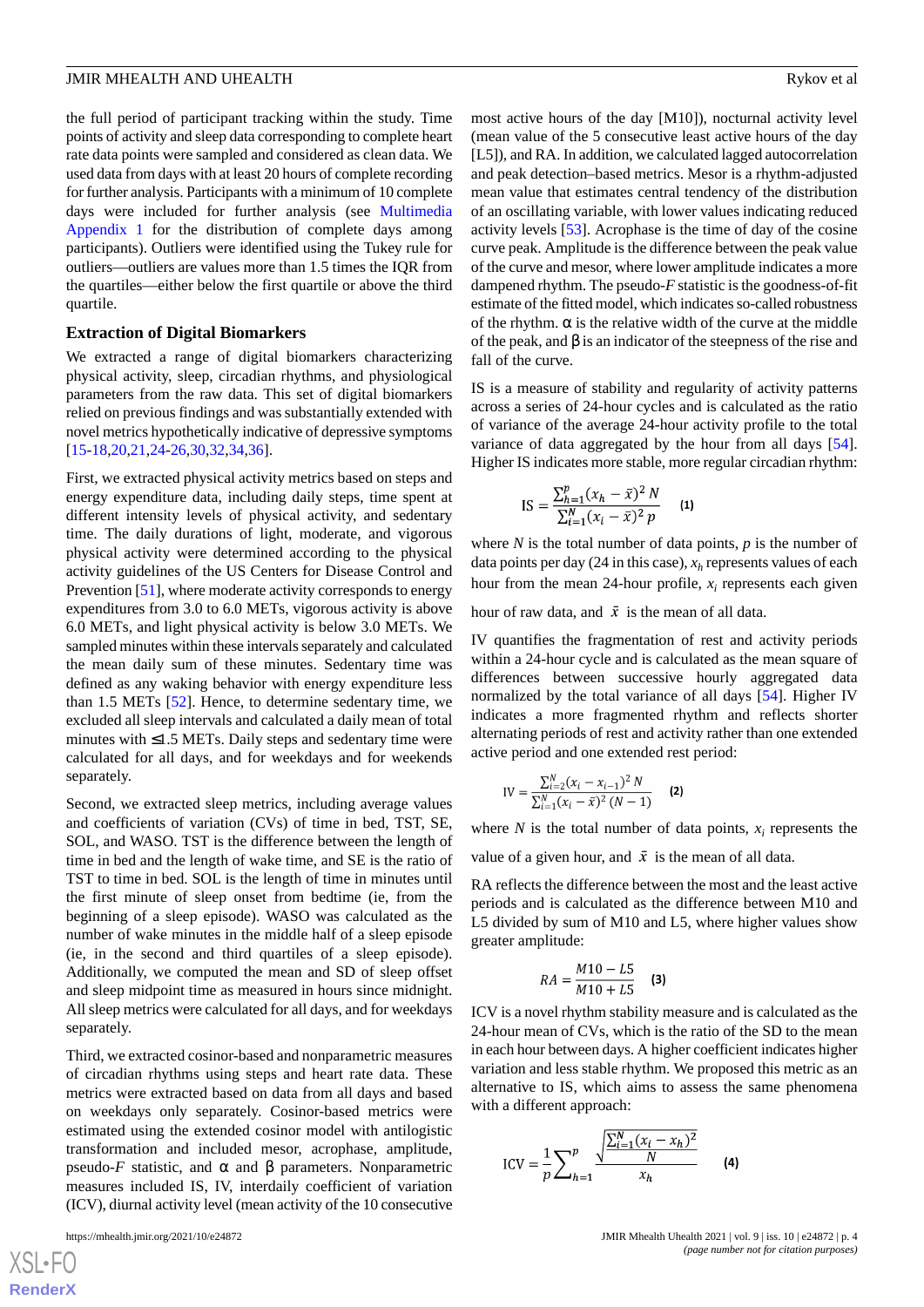where  $p$  is the number of data points per day  $(24 \text{ in this case})$ ; data are aggregated by the hour),  $x_i$  represents values corresponding to each hour from all days, *x<sup>h</sup>* represents values of each hour from the mean 24-hour profile, and *N* is the number of days.

Autocorrelation is another measure of rhythm stability, calculated as the lagged autocorrelation of time series. Autocorrelation was calculated for time series aggregated into 15-minute, 30-minute, and 60-minute intervals with a day-length lag:

$$
AC = \frac{\sum_{i=1}^{N-k} (x_i - \bar{x}) (x_{i+k} - \bar{x})}{\sum_{i=1}^{N} (x_i - \bar{x})^2}
$$
 (5)

where AC is autocorrelation,  $k$  is the day-length lag (eg, 24 if data are aggregated by the hour), *x<sup>i</sup>* represents values of each

interval,  $\bar{x}$  is the mean of all data, and *N* is total number of data points.

We applied the robust peak-detection algorithm based on *z* scores to times series to identify peaks in steps and heart rate data [[55\]](#page-22-6). We calculated the daily mean number of peaks and SD.

Finally, extracted heart rate–based metrics included the overall average heart rate, resting heart rate (RHR), delta heart rate, daytime and nighttime heart rate, a variation of these measures using SD and CV, and the root mean square of successive differences (RMSSD) of heart rate. RHR was calculated as the average heart rate for 15-minute intervals with zero steps. Daytime heart rate was obtained by averaging heart rate values between 2 PM and 4 PM, whereas nighttime heart rate was obtained by averaging values sampled from three consecutive 2-hour intervals: 12 AM to 2 AM, 2 AM to 4 AM, and 4 AM to 6 AM. Unlike daytime heart rate, nighttime heart rates were sampled from more time intervals because nocturnal physiological processes seemed to be more sensitive to depression [[56\]](#page-22-7). We calculated SDs and CVs for all heart rates. Delta heart rate is the difference between average heart rate and RHR. RMSSD values of heart rate were calculated from raw data and from data aggregated into hourly intervals.

In total, we extracted 126 digital biomarkers. The full list of digital biomarkers with detailed descriptions is presented in [Multimedia Appendix 2.](#page-19-6)

# **Statistical Analysis and Predictive Modeling With Machine Learning**

Spearman rank correlation was used to evaluate the strength of associations between digital biomarkers and severity of depressive symptoms. The false discovery rate (FDR) was used for multiple testing correction of *P* values [[57\]](#page-22-8). A multiple hierarchical linear regression was used to determine the strength of association between digital biomarkers and severity of depressive symptoms adjusted for covariates, including sociodemographics, alcohol consumption, smoking, self-rated health, subjective sleep characteristics, and loneliness.

Next, we trained a series of supervised machine learning models predicting symptom severity and depression screening status of participants (ie, depressed or healthy) to evaluate the

predictive ability of digital biomarkers identified at the previous step of statistical analysis. Digital biomarkers were selected based on Spearman correlation at different levels of significance, including *P*<.01, *P*<.05, and *P* values between .01 and .05. Extreme gradient boosting algorithm (DART [Dropouts meet Multiple Additive Regression Trees]) was used for model training, as it was the most efficient method in similar studies [[33](#page-21-5)[,37](#page-21-9),[58\]](#page-22-9). For performance evaluation of the symptom severity prediction model, we used repeated k-fold cross-validation with 4 folds and 25 repeats and obtained  $R^2$ , mean absolute error (MAE), and root mean square error (RMSE) for holdout folds. For evaluation of the model predicting depression screening status, we used k-fold cross-validation with 4 folds and 25 repeats and obtained accuracy, sensitivity, specificity, positive predictive value, negative predictive value, Cohen κ, and area under the curve (AUC). The k-fold cross-validation was used as an alternative to performance evaluation with the testing set, which is usually between 20% and 30% of a sample and, therefore, using 4-fold cross-validation corresponds to 25% of a sample in holdout folds for performance evaluation. Relative feature importance, which indicates the contribution of each predictor in the overall improvement of classification accuracy across all decision trees, was reported. We used RStudio from R (version 3.6.0; The R Foundation) for all analyses. R scripts for feature extraction and statistical analyses are available in [Multimedia Appendix 3.](#page-19-7)

# *Results*

# **Characteristics of the Data and Participants**

We collected 5180 days of observational data in total, or 17 days and 20 hours per participant, on average. The mean compliance with wearing the activity tracker among participants within the observation period was 84.8% (SD 10.4), whereas the total fraction of complete data was 84.0% (6,265,469 minutes of complete data from 5180 days). A total of 77.7% (4025/5180) of days contained at least 20 hours of complete data; however, only 277 participants out of 290 (95.5%) had at least 10 days with enough data (see Table S1 in [Multimedia](#page-19-5) [Appendix 1](#page-19-5)). Thus, 5,464,248 minutes of complete data from 3948 days in total (83.7%) were included for further analysis, and 801,221 minutes of complete data (12.8%) were discarded. Further, we identified and excluded outliers: 1 participant was excluded due to outlying heart rate, 4 participants were excluded due to exceeding average steps, and another 5 participants were excluded due to insufficient sleep data with less than three nights on weekdays. The final sample comprised of 267 participants with 14 days of tracking data, on average; the participant flowchart is presented in [Multimedia Appendix 4.](#page-19-8)

The mean age of the participants was 33 (SD 8.6, range 21-64) years. Out of 267 participants, a mild female bias was displayed (n=170, 63.7%). The majority of the participants were Chinese  $(n=211, 79.0\%)$ , single  $(n=163, 61.0\%)$ , with a university degree (n=238, 89.1%), and with a monthly income below SGD 4000 (US \$3000; n=154, 57.7%). Only 15 participants (5.6%) were current smokers, while 158 participants (59.2%) reported drinking alcohol. Finally, most participants rated their health as "good" (n=124, 46.4%) or "very good" (n=105, 39.3%);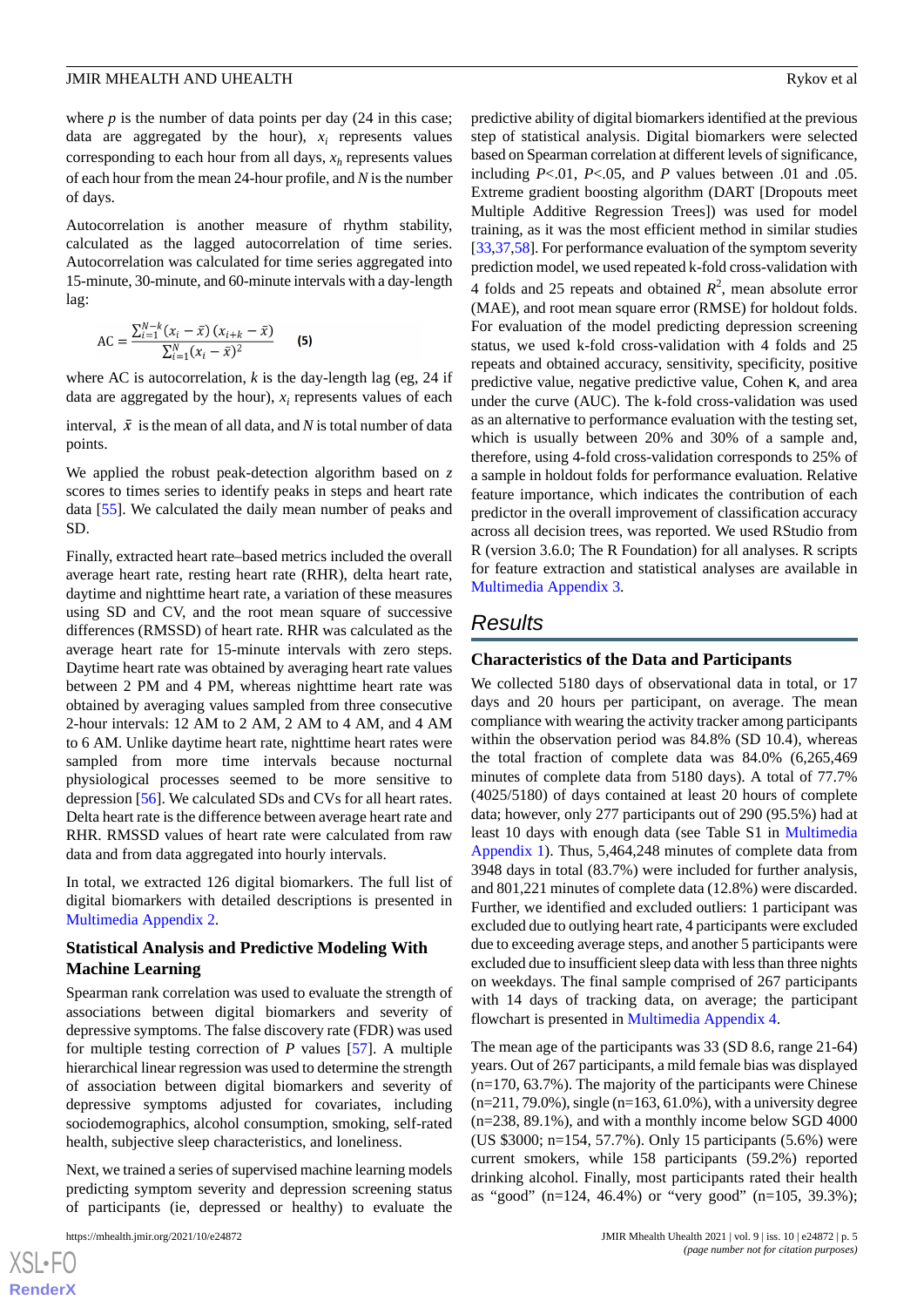fewer participants rated their health as "fair" (n=21, 7.9%) and the lowest number of participants felt that their health was "excellent"  $(n=17, 6.4\%)$ . The mean step count was  $10,252$  (SD) 2822) steps per day and the mean heart rate was 74 (SD 7.1)

bpm. [Figure 1](#page-5-0) shows the smoothed 24-hour daily profile of heart rate and steps averaged in 1-hour windows in the study sample. [Table 1](#page-6-0) summarizes the characteristics of the participants.

<span id="page-5-0"></span>Figure 1. Average 24-hour profiles of heart rate and steps measured by the wearable activity tracker. The purple and orange lines represent the means and the gray shaded areas represent the SDs. bpm: beats per minute.



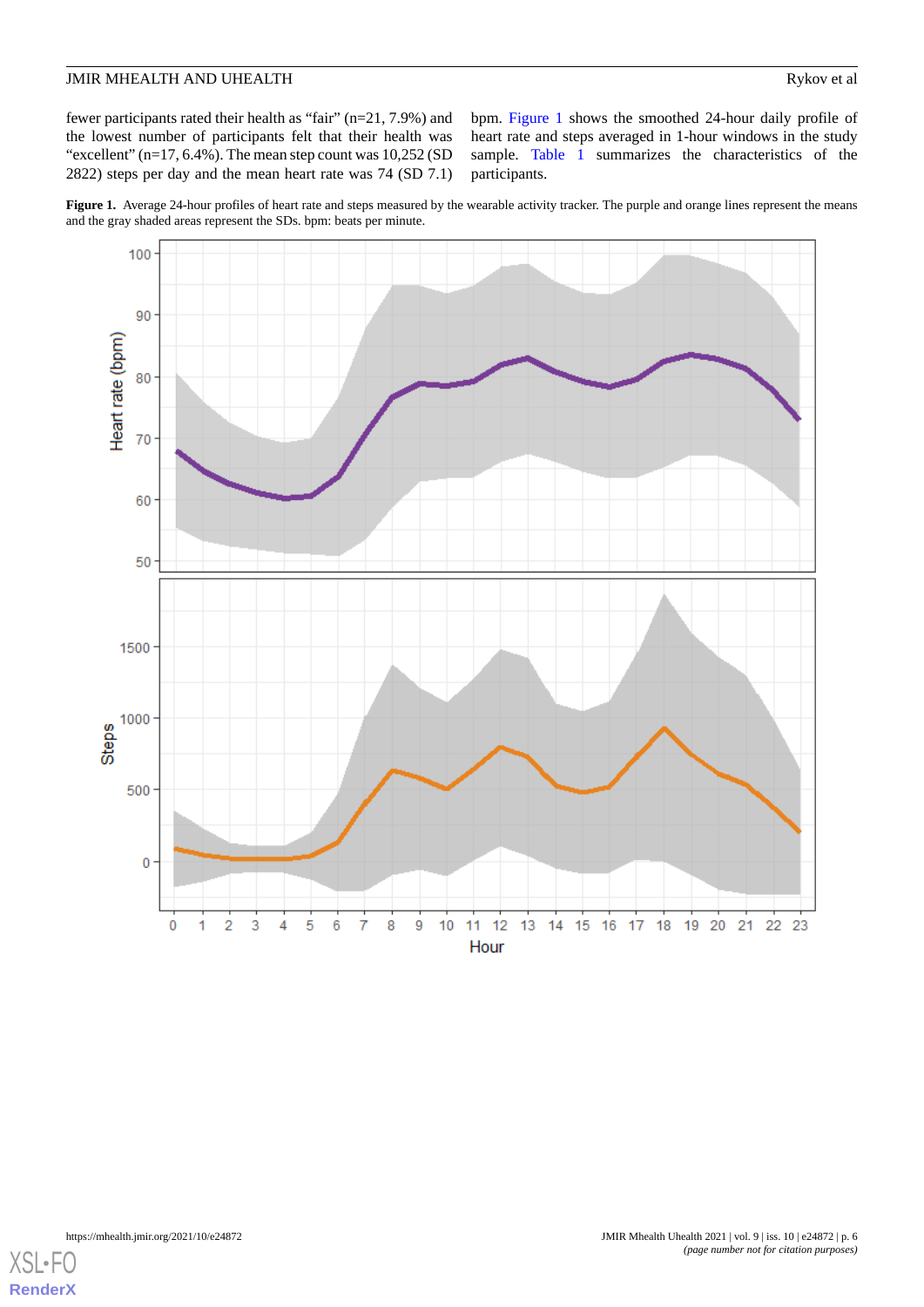<span id="page-6-0"></span>**Table 1.** Sociodemographic characteristics, self-reported health outcomes, and basic wearable metrics of participants.

| Participant characteristics                                      | Value $(N=267)$ |
|------------------------------------------------------------------|-----------------|
| Age (years), mean (SD)                                           | 32.8(8.6)       |
| Gender, n (%)                                                    |                 |
| Male                                                             | 97(36.3)        |
| Female                                                           | 170(63.7)       |
| Ethnicity, n (%)                                                 |                 |
| Chinese                                                          | 211 (79.0)      |
| Indian                                                           | 22(8.2)         |
| Malay                                                            | 10(3.7)         |
| Other                                                            | 24(9.0)         |
| Marital status, n (%)                                            |                 |
| Married                                                          | 104 (39.0)      |
| Single                                                           | 163(61.0)       |
| Education, n (%)                                                 |                 |
| University degree                                                | 238 (89.1)      |
| Below university degree                                          | 29 (10.9)       |
| Monthly income (SGD <sup>a</sup> ), n (%)                        |                 |
| $<$ 4000                                                         | 154 (57.7)      |
| $\geq 4000$                                                      | 113 (42.3)      |
| Alcohol consumption, n (%)                                       |                 |
| $\rm No$                                                         | 109(40.8)       |
| Yes                                                              | 158 (59.2)      |
| Smoking, n (%)                                                   |                 |
| Current smoker                                                   | 15(5.6)         |
| Nonsmoker                                                        | 252 (94.4)      |
| Overall self-rated health, n (%)                                 |                 |
| Fair                                                             | 21(7.9)         |
| Good                                                             | 105 (46.4)      |
| Very good                                                        | 124(39.3)       |
| Excellent                                                        | 17(6.4)         |
| Sleep Hygiene Index score, mean (SD)                             | 16.9(5.7)       |
| Pittsburgh Sleep Quality Index score, mean (SD)                  | 5.4(2.7)        |
| Daytime sleepiness score $(ESS^b)$ , mean $(SD)$                 | 7.2(4.2)        |
| Loneliness score (UCLA <sup>c</sup> Loneliness Scale), mean (SD) | 37.8 (9.8)      |
| Complete actigraphy days, mean (SD)                              | 14.2(2.1)       |
| Steps per day, mean (SD)                                         | 10,252 (2822)   |
| Heart rate (beats per minute), mean (SD)                         | 74.4 (7.1)      |

<sup>a</sup>A currency exchange rate of SGD 1=US \$0.75 is applicable.

<sup>b</sup>Epworth Sleepiness Scale.

<sup>c</sup>UCLA: University of California, Los Angeles.

[Table 2](#page-7-0) and [Figure 2](#page-7-1) display the distribution of PHQ-9 scores across two assessments and show the change in scores over a 2-week period. PHQ-9 scores are highly and linearly correlated

[XSL](http://www.w3.org/Style/XSL)•FO **[RenderX](http://www.renderx.com/)**

 $(r=0.73, P<.001)$ , showing that the change in depressive symptoms over time is quite smooth and gradual rather than quick and sharp. However, participants experienced an overall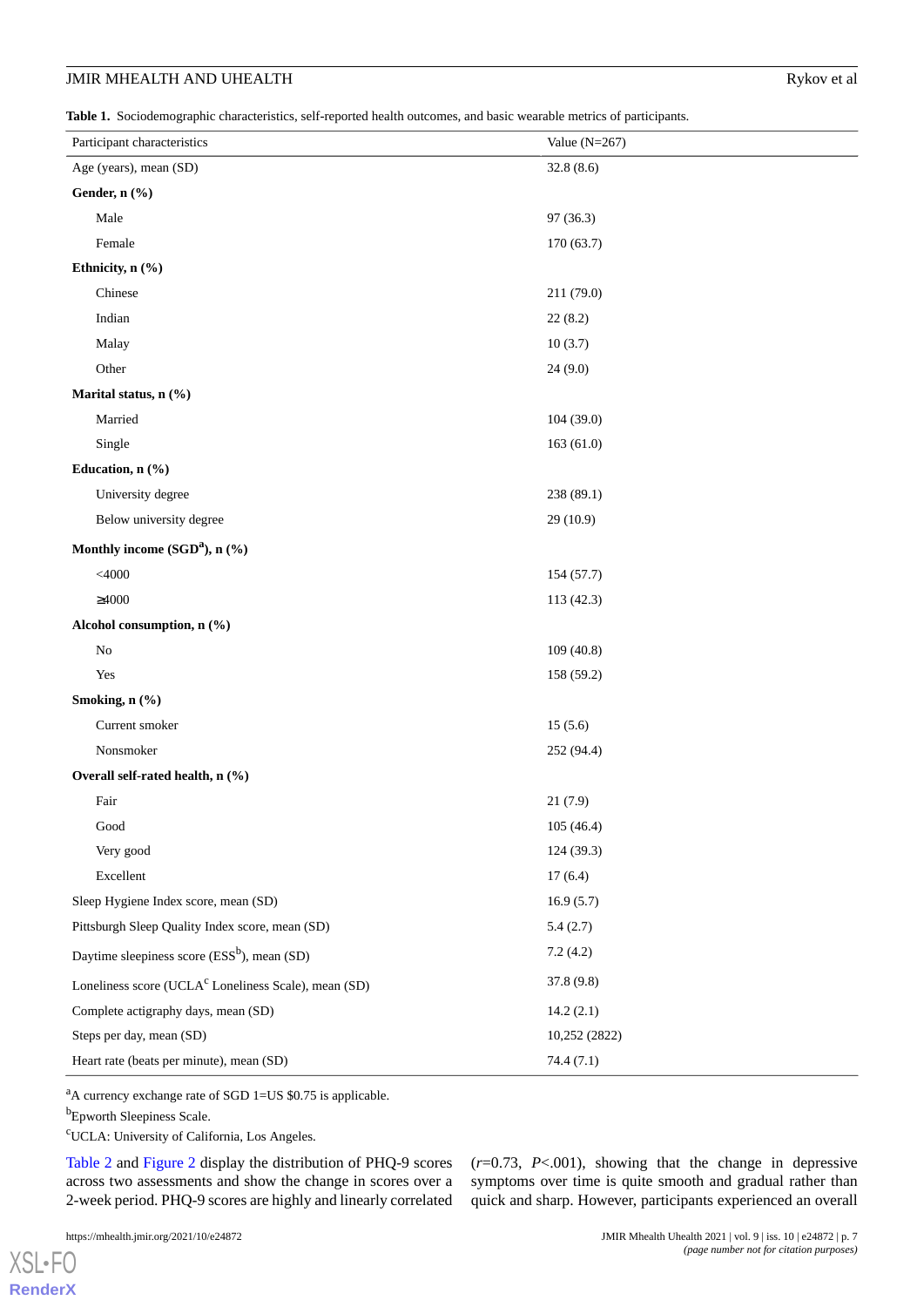decrease in depressive symptoms over time; for example, 20 participants with moderate (score 10-14) depressive symptoms at the first assessment shifted to the mild range (score 5-9) at the second assessment, while just 5 participants with mild symptoms at the first assessment appeared to have moderate symptoms at the second assessment. [Figure 2](#page-7-1) shows the same trend. Hence, using the widely adopted cutoff score of ≥10 for both assessments significantly reduced the prevalence rate of depressed participants: only 8 participants had PHQ-9 scores of ≥10 at both assessments. Given that the overall change in symptom severity is gradual, we used less strict criteria and defined a participant as provisionally depressed if he or she scored 10 at one or both assessments and was otherwise healthy.

Having a PHQ-9 score of  $\geq 10$  at any time point means that the score at an adjacent time point is likely to be comparable in magnitude. In total, 38 out of 267 (14.2%) participants had PHQ-9 scores of ≥10 at either of the two assessments and were identified as depressed. In addition, we used alternative cutoff points to define depression in participants. First, a meta-analysis by Manea et al  $[59]$  $[59]$  showed that a PHQ-9 cutoff score of  $\geq 8$ also has acceptable screening properties; in our sample, there were 22 (8.2%) participants who had scores of ≥8 at both assessments. Second, given the linearity of PHQ-9 change over time, we used an average PHQ-9 score of ≥8 as another criterion; 42 (15.7%) participants had an average PHQ-9 score ≥8.

<span id="page-7-0"></span>

| <b>Table 2.</b> The distribution of PHQ-9 scores across two assessments. |  |
|--------------------------------------------------------------------------|--|
|--------------------------------------------------------------------------|--|

| PHO-9 <sup>a</sup> score at the first assessment | Participants within each category of PHQ-9 scores at the second assessment ( $N=267$ ), n (%) |                       |                               |                                          |            |  |  |
|--------------------------------------------------|-----------------------------------------------------------------------------------------------|-----------------------|-------------------------------|------------------------------------------|------------|--|--|
|                                                  | Normal:<br>score of $0-4$                                                                     | Mild:<br>score of 5-9 | Moderate:<br>score of $10-14$ | Moderately severe:<br>score of $\geq$ 15 | Total      |  |  |
| Normal: score of 0-4                             | 143(53.6)                                                                                     | 14(5.2)               | 0(0)                          | 0(0)                                     | 157 (58.8) |  |  |
| Mild: score of 5-9                               | 32(12.0)                                                                                      | 40(15.0)              | 5(1.9)                        | 0(0)                                     | 77(28.8)   |  |  |
| Moderate: score of 10-14                         | 3(1.1)                                                                                        | 20(7.5)               | 5(1.9)                        | 1(0.4)                                   | 29(10.9)   |  |  |
| Moderately severe: score of $\geq 15$            | 1(0.4)                                                                                        | 1(0.4)                | 2(0.7)                        | 0(0)                                     | 4(1.5)     |  |  |
| Total                                            | 179(67.0)                                                                                     | 75(28.0)              | 12(4.5)                       | 1(0.4)                                   | 267(100)   |  |  |

<span id="page-7-1"></span><sup>a</sup>PHQ-9: 9-item Patient Health Questionnaire.

**Figure 2.** Scatterplot of 9-item Patient Health Questionnaire (PHQ-9) scores at two assessments (T1 and T2). The blue line is the linear projection of the relationship between two scores with CIs and the dashed diagonal line represents no change in scores between two assessments.



# **Associations Between Digital Biomarkers and Depressive Symptoms**

Correlation analysis revealed that 36 digital biomarkers were significantly associated with the average PHQ-9 score—absolute coefficients of Spearman rank correlation were weak and varied from 0.12 to 0.26—and only 17 of them remained significant

[XSL](http://www.w3.org/Style/XSL)•FO **[RenderX](http://www.renderx.com/)**

predictors after the FDR correction [\(Table 3](#page-8-0)). Severity of depressive symptoms was correlated to variation in nighttime heart rate in several time intervals, regularity of circadian rhythms measured with nonparametric and cosinor measures, daily peaks, and timing and variation in sleep offset and midpoint. Physical activity metrics were not associated with PHQ-9 scores.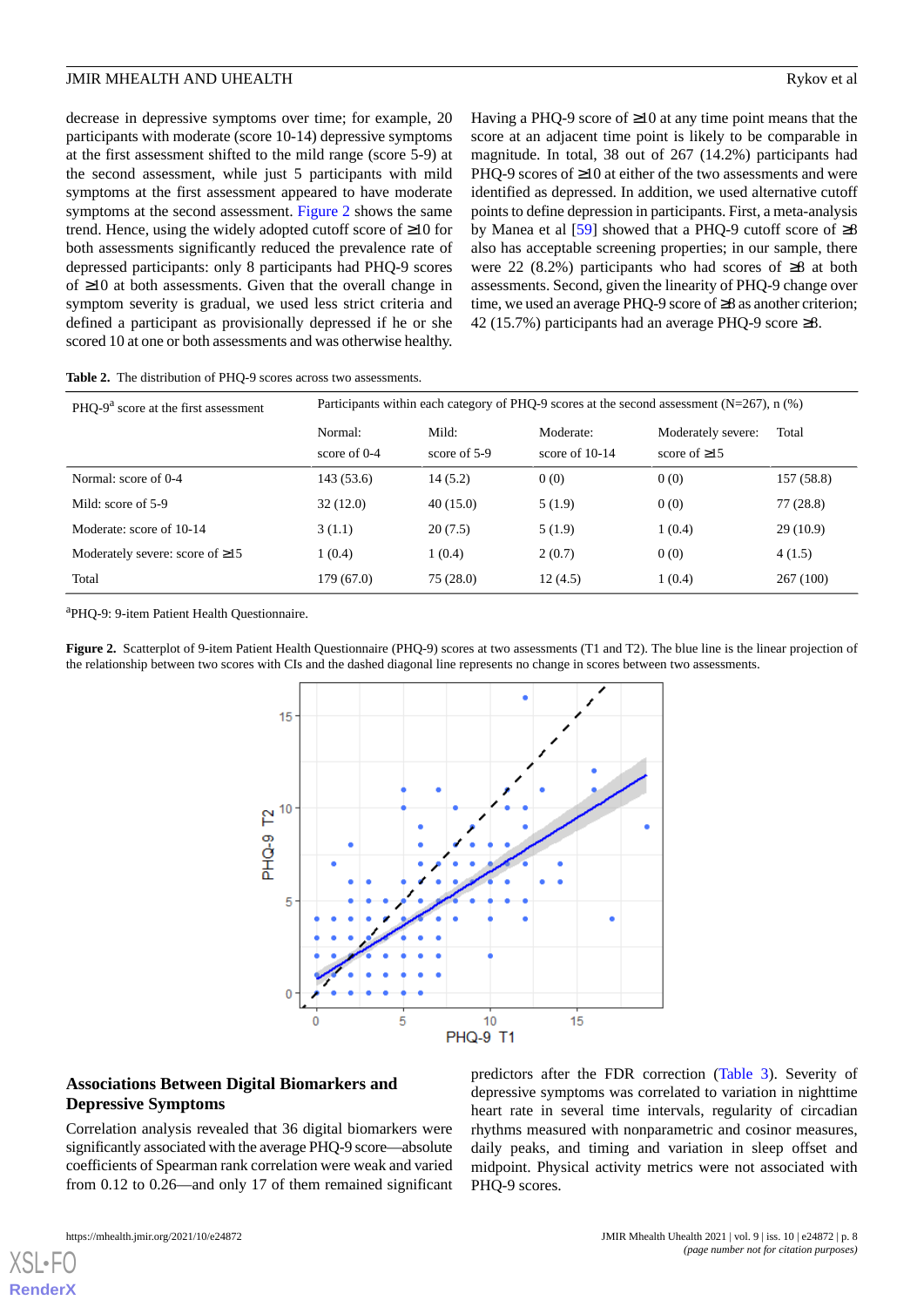<span id="page-8-0"></span>**Table 3.** Correlation between digital biomarkers and 9-item Patient Health Questionnaire scores.

| Category and digital biomarkers           | Spearman rank correlation coefficient | $P$ value | Adjusted $P$ value <sup>a</sup> |
|-------------------------------------------|---------------------------------------|-----------|---------------------------------|
| <b>Heart rate metrics</b>                 |                                       |           |                                 |
| $DHR^b.cv^c$                              | 0.121                                 | .047      | $.18\,$                         |
| NHR <sup>d</sup> .0204.sd <sup>e</sup>    | 0.262                                 | < 0.001   | .001                            |
| NHR.0204.cv                               | 0.257                                 | < .001    | .001                            |
| NHR.0406.sd                               | 0.182                                 | .003      | .04                             |
| NHR.0406.cv                               | 0.185                                 | .002      | .04                             |
| NHR.0002.sd                               | 0.149                                 | .01       | .08                             |
| NHR.0002.cv                               | 0.138                                 | $.02\,$   | .11                             |
| Circadian rhythm metrics: nonparametric   |                                       |           |                                 |
| $IS^f.st^g.wd^h$                          | $-0.165$                              | .007      | .049                            |
| $IS.hr^i.wd$                              | $-0.199$                              | .001      | .02                             |
| $AC^{j}.st.60m^{k}$                       | $-0.125$                              | .04       | .15                             |
| AC.st.15m                                 | $-0.175$                              | .004      | .04                             |
| AC.st.30m                                 | $-0.155$                              | .01       | .07                             |
| AC.st.60m.wd                              | $-0.159$                              | .009      | .06                             |
| AC.st.15m.wd                              | $-0.177$                              | .004      | .04                             |
| AC.st.30m.wd                              | $-0.177$                              | .004      | .04                             |
| AC.hr.60m.wd                              | $-0.150$                              | .01       | .08                             |
| AC.hr.30m.wd                              | $-0.144$                              | .02       | .08                             |
| ICV <sup>1</sup> .st.wd                   | 0.176                                 | .004      | .04                             |
| ICV.hr                                    | 0.177                                 | .004      | .04                             |
| ICV.hr.wd                                 | 0.237                                 | < 0.001   | .004                            |
| peaks.st                                  | $-0.205$                              | < 0.001   | .02                             |
| peaks.st.wd                               | $-0.202$                              | < .001    | .02                             |
| Circadian rhythm metrics: cosinor based   |                                       |           |                                 |
| $\mathrm{accro}^{\mathrm{m}}.\mathrm{st}$ | 0.133                                 | $.03\,$   | .12                             |
| F.st.wd                                   | $-0.121$                              | .046      | $.17\,$                         |
| beta.hr                                   | 0.169                                 | .006      | .04                             |
| acro.hr                                   | 0.146                                 | $.02\,$   | .09                             |
| F.hr                                      | $-0.126$                              | .04       | .15                             |
| beta.hr.wd                                | 0.126                                 | .04       | .15                             |
| acro.hr.wd                                | 0.154                                 | .01       | .07                             |
| F.hr.wd                                   | $-0.137$                              | .03       | .11                             |
| Sleep metrics                             |                                       |           |                                 |
| sleep.offset                              | 0.144                                 | .02       | .09                             |
| sleep.midpoint                            | 0.172                                 | .005      | .04                             |
| sleep.offset.wd                           | 0.134                                 | .03       | .12                             |
| sleep.offset.wd.sd                        | 0.199                                 | $.001$    | .02                             |
| sleep.midpoint.wd                         | 0.146                                 | $.02\,$   | .09                             |
| sleep.midpoint.wd.sd                      | 0.146                                 | $.02\,$   | .09                             |

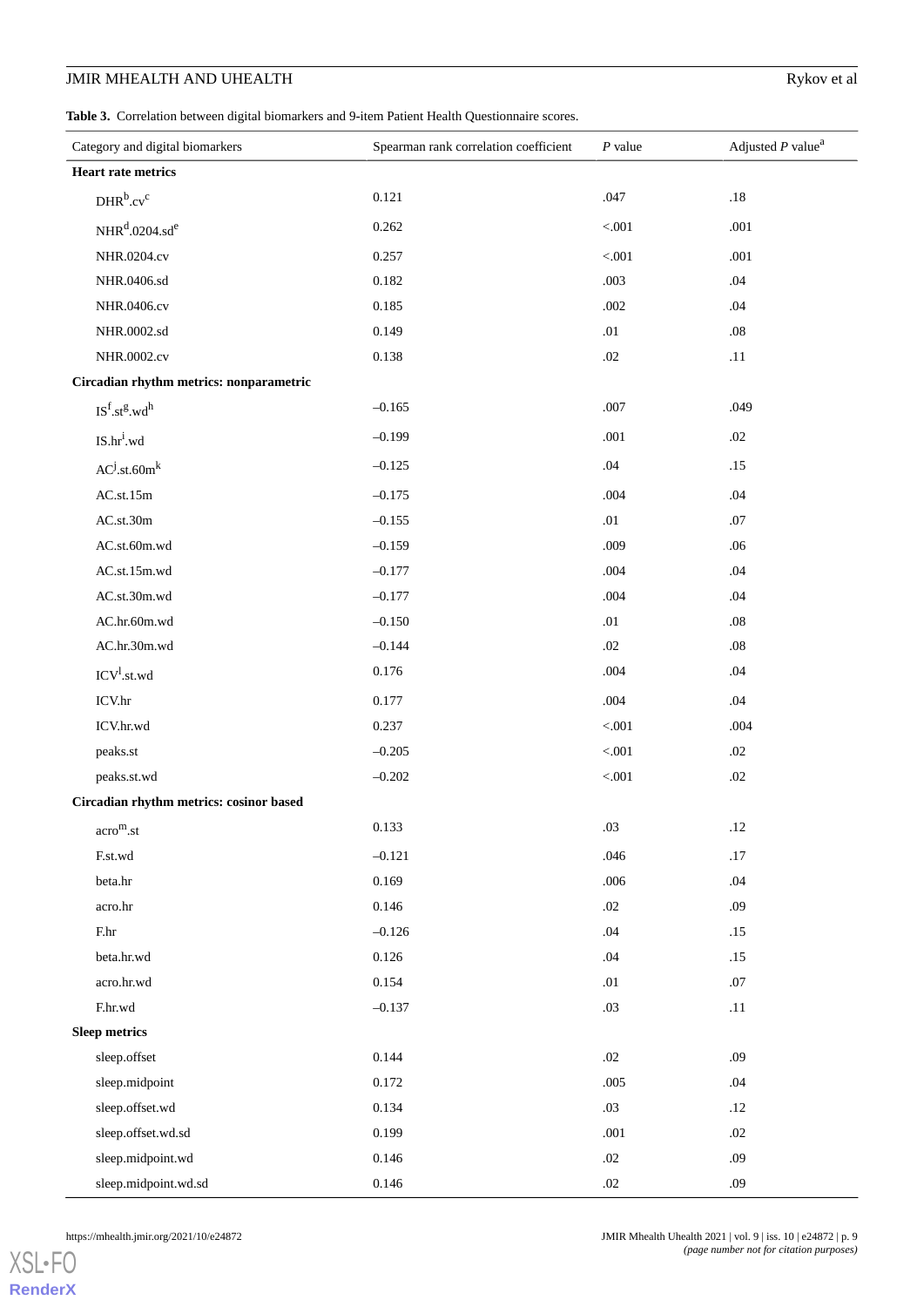<sup>a</sup>P values were adjusted for multiple testing correction. Only significant associations were reported.

<sup>b</sup>DHR: daytime heart rate between 2 PM and 4 PM.

<sup>c</sup>cv: coefficient of variation.

<sup>d</sup>NHR: nighttime heart rate in a specified 2-hour time interval; 2 AM-4 AM (0204), 4 AM-6 AM (0406), and 12 AM-2 AM (0002).

e<sub>sd: standard deviation.</sub>

f<sub>IS</sub>: interdaily stability.

<sup>g</sup>st: steps based.

<sup>h</sup>wd: weekdays based.

<sup>i</sup>hr: heart rate based.

<sup>j</sup>AC: autocorrelation.

<sup>k</sup>m: minutes; 15-minute, 30-minute, or 60-minute time interval in which raw data were aggregated.

<sup>1</sup>ICV: interdaily coefficient of variation.

m<sub>acro: acrophase.</sub>

Further linear regression analysis showed that 11 digital biomarkers—seven nonparametric measures of weekday circadian rhythm regularity, based on steps and heart rate, and four metrics of heart rate variation at nighttime intervals—were significantly associated with severity of depressive symptoms independent of sociodemographic confounders, including age, gender, ethnicity, marital status, education, and income levels (see Table S2 in [Multimedia Appendix 1](#page-19-5)). Only three digital biomarkers—weekday steps–based IS, autocorrelation (based on 15-minute intervals), and CV of heart rate between 4 AM and 6 AM—were consistently associated with symptom severity independent of all confounders, which additionally included alcohol consumption, smoking, self-rated health, loneliness, and subjective sleep characteristics [\(Table 4\)](#page-10-0). Weekday

steps–based IS and autocorrelation were negatively associated with PHQ-9 scores (for IS in the fully adjusted model:  $\beta = -0.30$ per 10% change, 95% CI −0.51 to −0.08, *P*=.01; for autocorrelation: β=−0.38 per 10% change, 95% CI −0.75 to −0.01, *P*=.04), so participants with lower stability of circadian activity rhythms had more severe symptoms. Heart rate variation between 4 AM and 6 AM was positively associated with PHQ-9 scores (β=0.90 per 10% change, 95% CI 0.04-1.78, *P*=.04), where a greater magnitude of heart rate variation indicated higher PHQ-9 scores. This digital biomarker correlated to depressive symptoms independent of sleep offset time, which might cause greater variation (Table S3 in [Multimedia Appendix](#page-19-5) [1\)](#page-19-5).

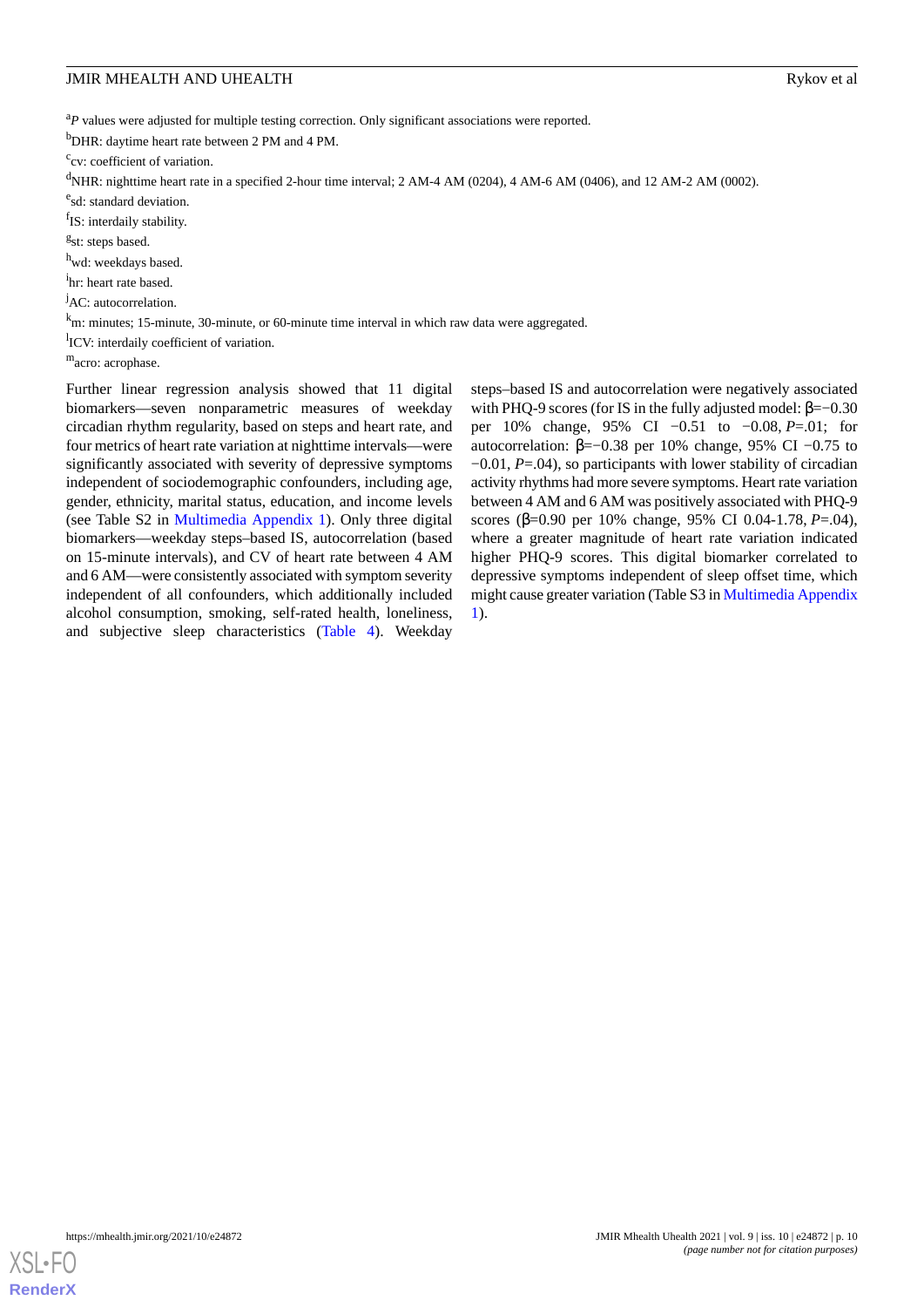<span id="page-10-0"></span>**Table 4.** Coefficients of multiple regression analysis for digital biomarkers and 9-item Patient Health Questionnaire (PHQ-9) scores. Fully adjusted models.

| Predictor                                                           | $\beta^a$ (95% CI)                 | $P$ value |
|---------------------------------------------------------------------|------------------------------------|-----------|
| Model 1                                                             |                                    |           |
| Digital biomarker: IS.st.wdb                                        | $-2.974$ ( $-5.202$ to $-0.747$ )  | .009      |
| Age                                                                 | $-0.114$ ( $-0.163$ to $-0.064$ )  | < 0.001   |
| Gender (male)                                                       | $-0.165$ ( $-0.811$ to 0.481)      | .62       |
| Ethnic group (Indian)                                               | $-0.297$ ( $-1.393$ to 0.798)      | .59       |
| Ethnic group (Malay)                                                | $-0.036$ ( $-1.629$ to 1.556)      | .96       |
| Ethnic group (others)                                               | 1.012 $(-0.021$ to 2.045)          | .06       |
| Marital status (single)                                             | $-0.633$ ( $-1.341$ to 0.076)      | $.08\,$   |
| Education level (university degree)                                 | $-1.023$ ( $-2.079$ to 0.034)      | .06       |
| Monthly income level (SGD 4000 <sup>c</sup> and above)              | $0.283$ (-0.422 to 0.988)          | .43       |
| Alcohol consumption (yes)                                           | $-0.201$ ( $-0.834$ to 0.433)      | .53       |
| Smoking status (nonsmoker)                                          | $-0.768$ $(-2.075$ to 0.54)        | .25       |
| Self-rated health (fair)                                            | 1.528 $(-0.103 \text{ to } 3.159)$ | .07       |
| Self-rated health (good)                                            | $0.597 (-0.631 \text{ to } 1.824)$ | .34       |
| Self-rated health (very good)                                       | $-0.026$ ( $-1.246$ to 1.194)      | .97       |
| UCLA (University of California, Los Angeles) Loneliness Scale score | $0.094$ (0.062 to 0.127)           | < 0.001   |
| Sleep Hygiene Index (SHI) score                                     | $0.082$ (0.022 to 0.143)           | .008      |
| Pittsburgh Sleep Quality Index (PSQI) score                         | 0.362 (0.227 to 0.496)             | < 0.001   |
| Epworth Sleepiness Scale (ESS) score                                | $0.06$ (-0.014 to 0.134)           | .11       |
| Intercept                                                           | 3.407 ( $-0.167$ to 6.98)          | .06       |
| Model 2                                                             |                                    |           |
| Digital biomarker: AC.st.15m.wdd                                    | $-3.843$ ( $-7.567$ to $-0.119$ )  | .04       |
| Age                                                                 | $-0.113$ ( $-0.163$ to $-0.063$ )  | $< 001$   |
| Gender (male)                                                       | $-0.063$ $(-0.712$ to 0.586)       | .85       |
| Ethnic group (Indian)                                               | $-0.19$ ( $-1.285$ to 0.904)       | .73       |
| Ethnic group (Malay)                                                | $-0.038$ ( $-1.64$ to 1.563)       | .96       |
| Ethnic group (others)                                               | $1.126(0.09 \text{ to } 2.162)$    | .03       |
| Marital status (single)                                             | $-0.635$ ( $-1.348$ to 0.077)      | $.08\,$   |
| Education level (university degree)                                 | $-1.056$ ( $-2.12$ to 0.007)       | .051      |
| Monthly income level (SGD 4000 and above)                           | $0.309 (-0.402 \text{ to } 1.02)$  | .39       |
| Alcohol consumption (yes)                                           | $-0.229$ $(-0.87$ to 0.413)        | .48       |
| Smoking status (nonsmoker)                                          | $-0.741$ $(-2.056$ to 0.573)       | .27       |
| Self-rated health (fair)                                            | 1.574 $(-0.066$ to 3.213)          | .06       |
| Self-rated health (good)                                            | $0.604 (-0.631 \text{ to } 1.838)$ | .34       |
| Self-rated health (very good)                                       | $-0.031$ (-1.259 to 1.196)         | .96       |
| <b>UCLA Loneliness Scale score</b>                                  | $0.092$ (0.059 to 0.124)           | < 0.001   |
| SHI score                                                           | $0.091$ (0.031 to 0.151)           | .003      |
| PSQI score                                                          | 0.351 (0.216 to 0.486)             | $< 001$   |
| ESS score                                                           | $0.062 (-0.013 \text{ to } 0.136)$ | .11       |
| Intercept                                                           | $2.526 (-0.921$ to 5.973)          | .15       |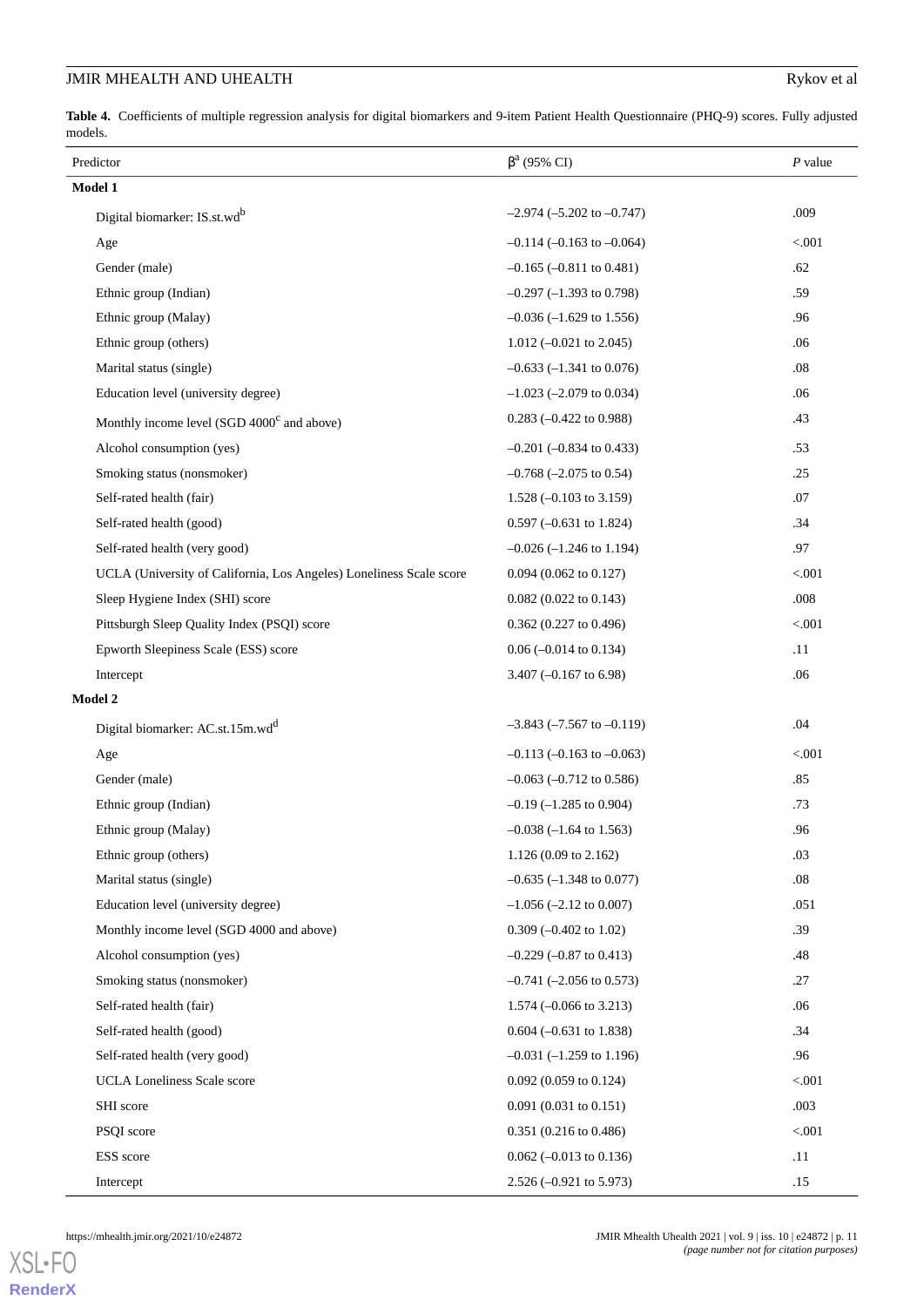# JMIR MHEALTH AND UHEALTH

| Rykov et al |  |  |  |  |
|-------------|--|--|--|--|
|-------------|--|--|--|--|

| Predictor                                   | $\beta^a$ (95% CI)                 | $P$ value |
|---------------------------------------------|------------------------------------|-----------|
| Model 3                                     |                                    |           |
| Digital biomarker: NHR.0406.cv <sup>e</sup> | 9.096 (0.333 to 17.859)            | .04       |
| Age                                         | $-0.114$ ( $-0.164$ to $-0.064$ )  | < .001    |
| Gender (male)                               | $-0.246$ $(-0.909$ to $0.416$ )    | .47       |
| Ethnic group (Indian)                       | $-0.188$ $(-1.282$ to 0.907)       | .74       |
| Ethnic group (Malay)                        | $-0.193 (-1.802$ to 1.415)         | .81       |
| Ethnic group (others)                       | $0.985 (-0.058$ to 2.028)          | .06       |
| Marital status (single)                     | $-0.661$ ( $-1.373$ to 0.051)      | .07       |
| Education level (university degree)         | $-0.837$ $(-1.913$ to 0.238)       | .13       |
| Monthly income level (SGD 4000 and above)   | $0.301 (-0.409 \text{ to } 1.011)$ | .40       |
| Alcohol consumption (yes)                   | $-0.1$ ( $-0.736$ to 0.536)        | .76       |
| Smoking status (nonsmoker)                  | $-0.72$ ( $-2.035$ to 0.595)       | .28       |
| Self-rated health (fair)                    | 1.811 (0.166 to 3.456)             | .03       |
| Self-rated health (good)                    | $0.763$ (-0.479 to 2.005)          | .23       |
| Self-rated health (very good)               | $0.215$ (-1.026 to 1.457)          | .73       |
| <b>UCLA</b> score                           | 0.091 (0.059 to 0.124)             | < .001    |
| SHI score                                   | $0.103$ (0.043 to 0.163)           | .001      |
| PSQI score                                  | $0.332$ (0.195 to 0.47)            | < .001    |
| ESS score                                   | $0.061$ (-0.013 to 0.135)          | .11       |
| Intercept                                   | $0.598 (-2.891 \text{ to } 4.088)$ | .74       |

<sup>a</sup>Unstandardized coefficients (β) with their 95% CIs and exact *P* values of digital biomarkers are reported as predictors of PHQ-9 scores in multiple regression models.

<sup>b</sup>IS.st.wd: steps-based interdaily stability on weekdays.

 $c$ A currency exchange rate of SGD 1=US \$0.75 is applicable.

<sup>d</sup>AC.st.15m.wd: steps-based autocorrelation with weekday data aggregated into 15-minute intervals.

<sup>e</sup>NHR.0406.cv: coefficient of variation of nighttime heart rate between 4 AM and 6 AM.

# **Depression Screening Using Digital Biomarkers and Machine Learning**

The performance of the symptom severity prediction models was evaluated using the whole data set of 267 participants. The range of mean correlations between actual and predicted PHQ-9 scores across trained models was  $0.14$  to  $0.27$  ( $R^2$ =0.03-0.08), the range of mean RMSE was 3.10 to 3.20, and the range of average MAE in holdout samples was 2.54 to 2.63 ([Table 5](#page-12-0),

models A1-C1). Adding sociodemographic characteristics did not substantially improve performance ([Table 5,](#page-12-0) models A2-C2). However, applying more conservative feature selection criteria, including digital biomarkers most correlated to the outcome, showed relatively better results compared to the less conservative criteria and including digital biomarkers less correlated to the outcome. The selected digital biomarkers are presented in [Table 3](#page-8-0) and listed in Table S4 in [Multimedia](#page-19-5) [Appendix 1.](#page-19-5)

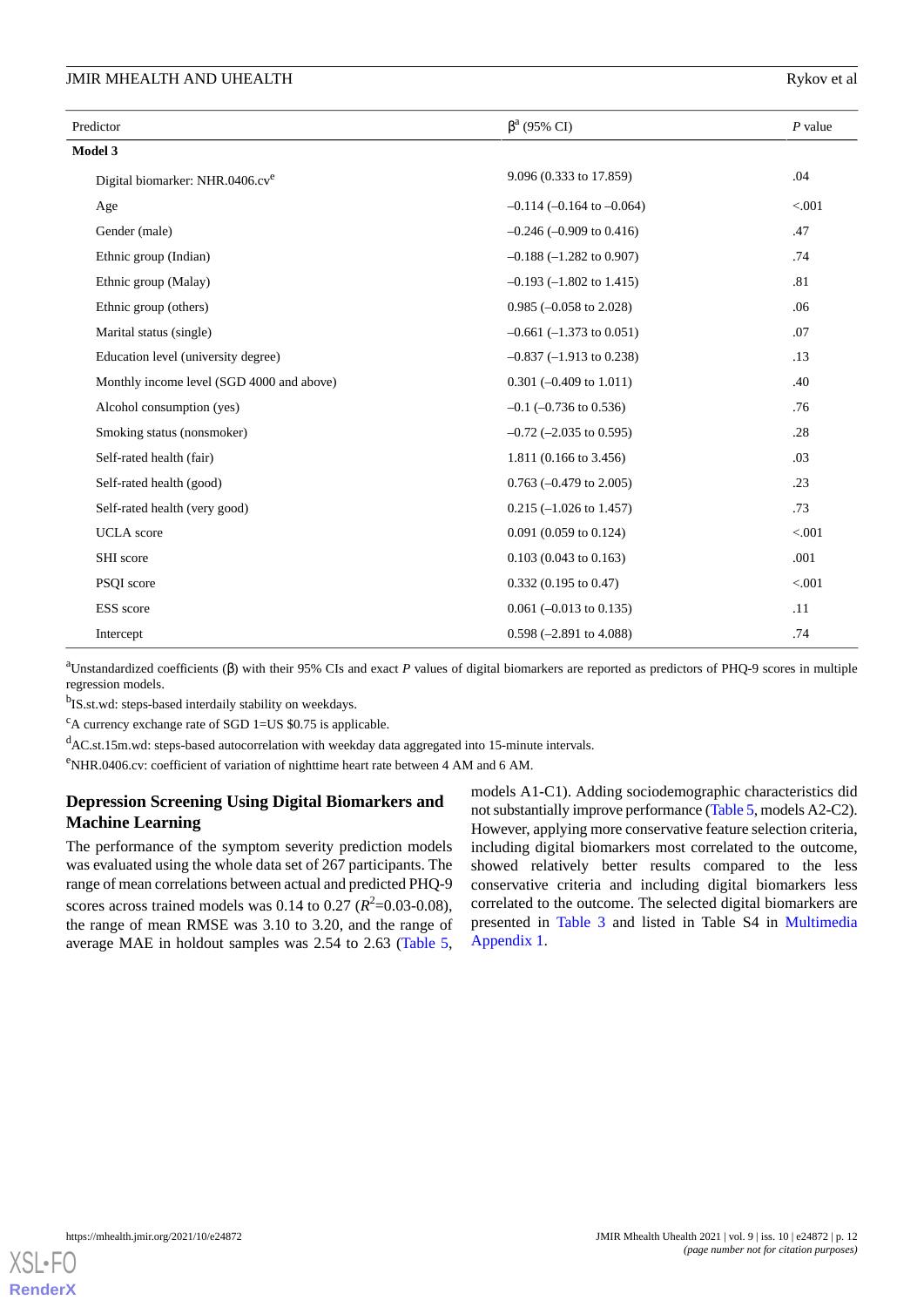<span id="page-12-0"></span>

|  |  | Table 5. Performance of symptom-severity prediction model. |  |
|--|--|------------------------------------------------------------|--|
|--|--|------------------------------------------------------------|--|

| Model (feature set) | $R^2$ , mean (SD) | Pearson correlation, mean (SD) | Root mean square error, mean (SD) | Mean absolute error, mean (SD) |
|---------------------|-------------------|--------------------------------|-----------------------------------|--------------------------------|
| A1 <sup>a</sup>     | 0.06(0.04)        | 0.23(0.09)                     | 3.12(0.22)                        | 2.57(0.15)                     |
| $B1^b$              | 0.06(0.04)        | 0.22(0.09)                     | 3.14(0.22)                        | 2.58(0.15)                     |
| $C1^c$              | 0.03(0.03)        | 0.14(0.08)                     | 3.20(0.21)                        | 2.63(0.14)                     |
| $A2^d$              | 0.08(0.05)        | 0.27(0.09)                     | 3.10(0.22)                        | 2.54(0.16)                     |
| B2 <sup>d</sup>     | 0.06(0.04)        | 0.24(0.09)                     | 3.12(0.22)                        | 2.57(0.15)                     |
| $C2^d$              | 0.04(0.03)        | 0.18(0.08)                     | 3.16(0.20)                        | 2.60(0.13)                     |

 $a<sup>a</sup>$ Model A1 includes digital biomarkers selected at a significance level of <.01.

 $<sup>b</sup>$ Model B1 includes digital biomarkers selected at a significance level of <.05.</sup>

<sup>c</sup>Model C1 includes digital biomarkers selected at a significance level of <.05 and  $\ge$ .01.

<sup>d</sup>Models A2, B2, and C2 additionally include sociodemographic characteristics: age, gender, ethnic group, and marital status.

Next, we trained models for classification of the outcome of depression screening using different PHQ-9 score cutoff points to determining which participants were depressed or healthy. For the default cutoff point (ie, either baseline or follow-up PHQ-9 score of  $\geq$ 10), the accuracy of the models in holdout folds was 86% (equal to the no information rate 86%), the sensitivity range was 3% to 13%, the specificity range was 98% to 100%, and the AUC range was 0.51 to 0.66 ([Table 6](#page-13-0), models A1-C1). Adding sociodemographic characteristics did not improve classification accuracy ([Table 6](#page-13-0), models A2-C2). However, applying more conservative feature selection criteria, including digital biomarkers most correlated to the outcome, showed relatively better results compared to the less conservative criteria and including digital biomarkers less correlated to the outcome.

For the second cutoff point option (ie, both baseline and follow-up PHQ-9 scores of  $\geq 8$ ), the accuracy of the models in

holdout folds was 92% (no information ratio 92%), the sensitivity range was 0% to 5%, the specificity was 100%, and the AUC range was 0.54 to 0.67 ([Table 6](#page-13-0)). Finally, for the third cutoff point option (ie, average PHQ-9 score of  $\geq 8$ ), the accuracy range of the models in holdout folds was 85% to 87% (no information ratio 84%), the sensitivity range was 2% to 24%, the specificity range was 97% to 100%, and the AUC range was 0.62 to 0.74 ([Table 6\)](#page-13-0). Thus, the performance of models classifying the outcome of depression screening was relatively better when the third cutoff point was applied.

In general, the accuracy of models predicting severity of depressive symptoms and depression screening status based on digital biomarkers in the whole sample was poor, probably indicating a significant heterogeneity of data within groups of depressed and healthy participants.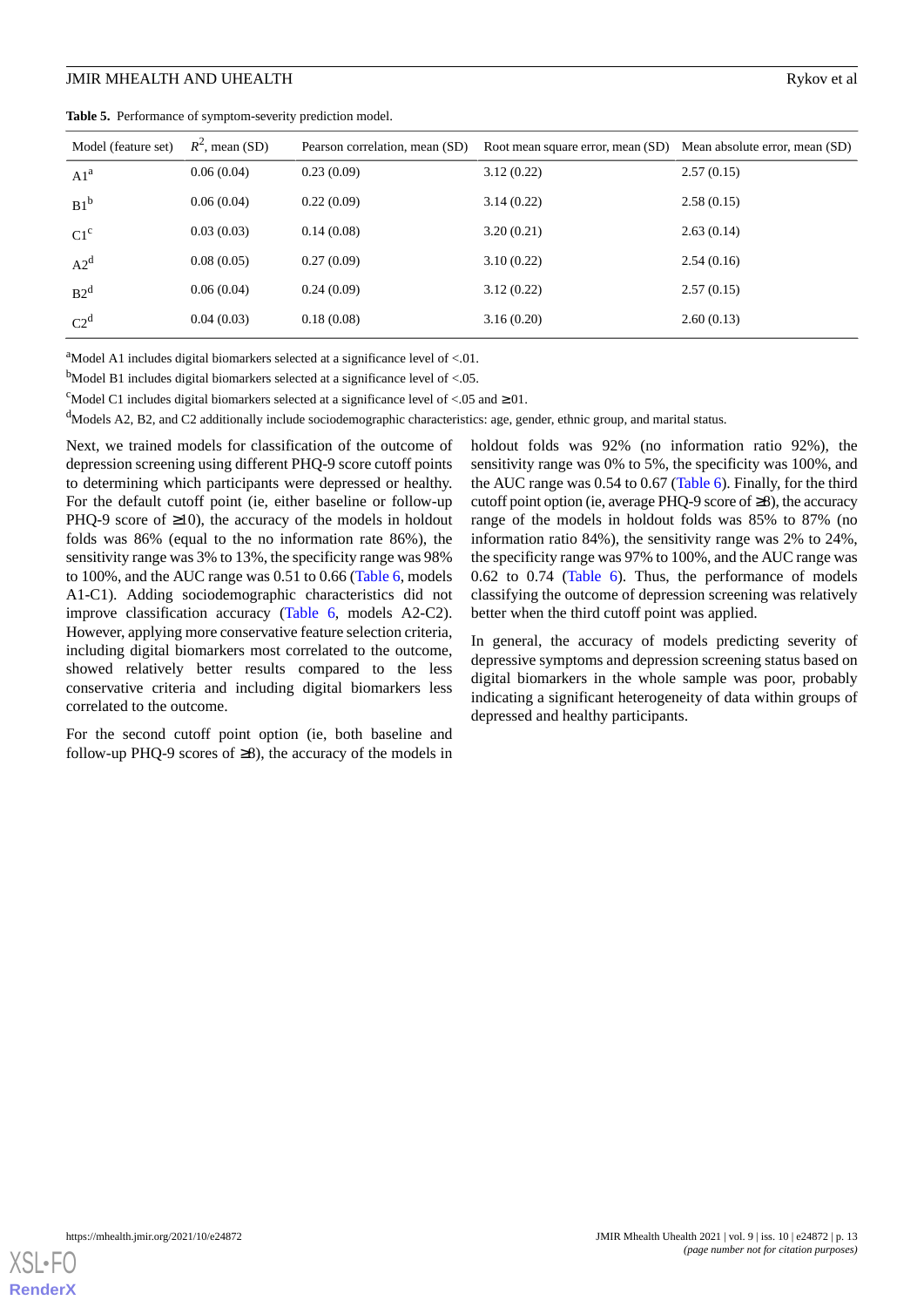<span id="page-13-0"></span>Table 6. Performance of the prediction models of depression screening status for different cutoff points and varying sets of selected digital biomarkers.

| Outcome cutoff point and model (feature set) No information rate Accuracy            |      |      | Sensitivity | Specificity | PPV <sup>a</sup> | $NPV^b$ | $\kappa$ | $AUC^c$ |
|--------------------------------------------------------------------------------------|------|------|-------------|-------------|------------------|---------|----------|---------|
| PHQ-9 <sup>d</sup> score of $\geq$ 10 at assessment 1 or 2 (n=38 in depressed group) |      |      |             |             |                  |         |          |         |
| A1 <sup>e</sup>                                                                      | 0.86 | 0.86 | 0.05        | 0.99        | 0.50             | 0.86    | 0.07     | 0.66    |
| B1 <sup>f</sup>                                                                      | 0.86 | 0.86 | 0.03        | 1.00        | 0.50             | 0.86    | 0.04     | 0.63    |
| C1 <sup>g</sup>                                                                      | 0.86 | 0.86 | 0.03        | 1.00        | 1.00             | 0.86    | 0.04     | 0.51    |
| $A2^h$                                                                               | 0.86 | 0.86 | 0.03        | 1.00        | 0.50             | 0.86    | 0.04     | 0.64    |
| $B2^h$                                                                               | 0.86 | 0.86 | 0.13        | 0.98        | 0.56             | 0.87    | 0.17     | 0.64    |
| $C2^h$                                                                               | 0.86 | 0.86 | 0.05        | 1.00        | 0.67             | 0.86    | 0.08     | 0.61    |
| PHQ-9 score of $\geq$ 8 at assessment 1 or 2 (n=22 in depressed group)               |      |      |             |             |                  |         |          |         |
| A1                                                                                   | 0.92 | 0.92 | 0.05        | $1.00\,$    | $1.00\,$         | 0.92    | 0.08     | 0.64    |
| B1                                                                                   | 0.92 | 0.92 | $0.00\,$    | 1.00        | $N/A^i$          | 0.92    | 0.00     | 0.54    |
| C1                                                                                   | 0.92 | 0.92 | 0.05        | $1.00\,$    | $1.00\,$         | 0.92    | 0.08     | 0.56    |
| A2                                                                                   | 0.92 | 0.92 | 0.05        | 1.00        | 1.00             | 0.92    | 0.08     | 0.67    |
| B2                                                                                   | 0.92 | 0.92 | 0.00        | 1.00        | N/A              | 0.92    | 0.00     | 0.58    |
| $\rm C2$                                                                             | 0.92 | 0.92 | 0.05        | $1.00\,$    | 1.00             | 0.92    | 0.08     | 0.62    |
| PHQ-9 average score of $\geq 8$ (n=42 in depressed group)                            |      |      |             |             |                  |         |          |         |
| A1                                                                                   | 0.84 | 0.85 | 0.12        | 0.99        | 0.63             | 0.86    | 0.16     | 0.70    |
| B1                                                                                   | 0.84 | 0.85 | 0.19        | 0.97        | 0.57             | 0.87    | 0.23     | 0.67    |
| C1                                                                                   | 0.84 | 0.85 | 0.02        | 1.00        | 1.00             | 0.85    | 0.04     | 0.62    |
| A2                                                                                   | 0.84 | 0.87 | 0.24        | 0.99        | 0.77             | 0.87    | 0.31     | 0.74    |
| B <sub>2</sub>                                                                       | 0.84 | 0.85 | 0.17        | 0.98        | 0.64             | 0.86    | 0.21     | 0.70    |
| C <sub>2</sub>                                                                       | 0.84 | 0.85 | 0.07        | 1.00        | 1.00             | 0.85    | 0.12     | 0.62    |

<sup>a</sup>PPV: positive predictive value.

<sup>b</sup>NPV: negative predictive value.

<sup>c</sup>AUC: area under the curve.

<sup>d</sup>PHQ-9: 9-item Patient Health Questionnaire.

 $e^{e}$ Model A1 includes digital biomarkers selected at a significance level of <.01.

 $<sup>f</sup>$ Model B1 includes digital biomarkers selected at a significance level of <.05.</sup>

<sup>g</sup>Model C1 includes digital biomarkers selected at a significance level of <.05 and  $\ge$ .01.

hModels A2, B2, and C2 additionally include sociodemographic characteristics: age, gender, ethnic group, and marital status.

 $i$ N/A: not applicable, due to division by zero.

# **Detecting Individuals at High Risk of Depression Against Those With No Risk**

We retrained models using random downsampling of healthy participants from the lowest range of PHQ-9 scores (0-4) to address the class imbalance in our data and to increase the contrast between compared groups, similar to Sano et al [[39\]](#page-21-11). We believe that excluding participants with midrange (ie, borderline) PHQ-9 scores results in the larger difference between groups and, therefore, increases the discriminatory power of digital biomarkers. We excluded participants with zero scores  $(n=24)$  due to concerns in honesty of their responses to minimize the bias in self-reported outcome. We used three contrasted subsamples varying by the PHQ-9 cutoff points determining the depressed group similar to the classification in the whole

sample; additionally, we used the contrasted subsample comprised of the top 20% and the bottom 20% of participants by average PHQ-9 scores. For the default cutoff point (ie, either baseline or follow-up PHQ-9 score of  $\geq$ 10), the contrasted sample included 78 participants (38 depressed and 40 healthy); for the second cutoff point (ie, both baseline and follow-up PHQ-9 scores of  $\geq 8$ ), the contrasted sample included 44 participants (22 depressed and 22 healthy); and for the third cutoff point (ie, average PHQ-9 scores of ≥8), the contrasted sample included 84 participants (42 depressed and 42 healthy). Finally, the fourth subsample included 96 participants (48 depressed and 48 healthy), where the range of PHQ-9 scores for the healthy group was 0.5 to 1.5 and for the depressed group was 7.5 to 14. Subsamples mainly did not differ from the whole sample in terms of sociodemographic characteristics, with two

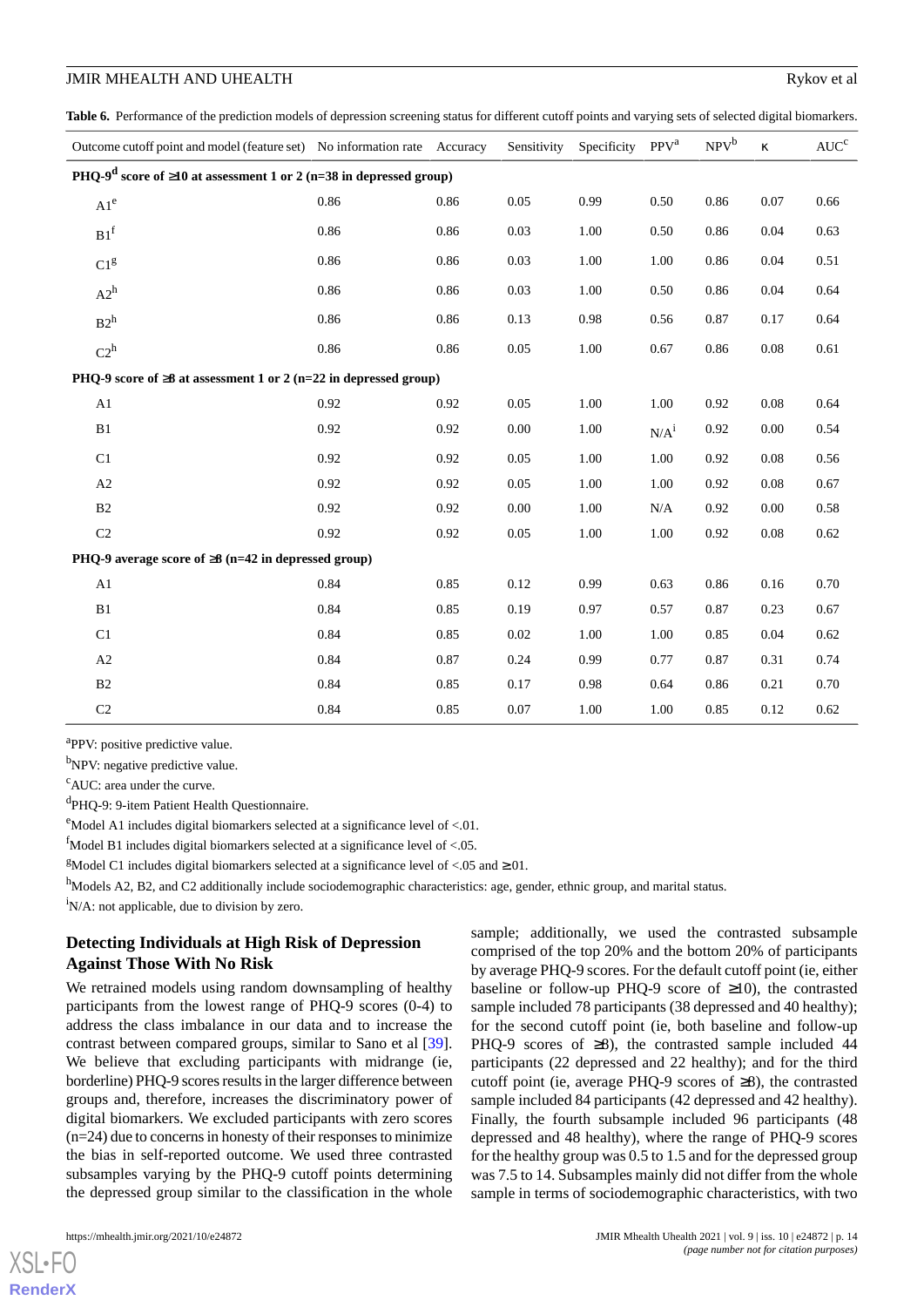exceptions: the second subsample had a slightly younger age, and the fourth subsample did not have a gender bias (see Tables S5 to S8 in [Multimedia Appendix 1](#page-19-5)).

Importantly, feature selection for these models was done using the entire sample (ie, selected digital biomarkers were based on statistical associations found in the entire sample, not in subsamples, and remained the same for all models). Otherwise, if feature selection is done each time for a new subsample with a different cutoff point, sets of digital biomarkers would be arbitrary and would vary depending on a particular sample composition. This allows us to mitigate overgeneralization that is possible in skewed samples, because models were trained with digital biomarkers inferred from the entire sample. For performance evaluation of these models, we used stratified repeated cross-validation with 4 folds and 25 repeats.

Similar to the previous step of modeling, using more conservative feature selection criteria consistently resulted in better performance compared to the less conservative criteria. The best model was based on the contrasted subsample with default cutoff point (ie, either baseline or follow-up PHQ-9 score of  $\geq 10$ ) and has correctly predicted the depression screening status in 80% of participants from holdout folds, with a sensitivity of 82% and a specificity of 78% ([Table 7](#page-14-0) and [Figure](#page-15-0) [3,](#page-15-0) A and B). Alternatively, the model based on the subsample comprised of the top 20% and bottom 20% of participants by average PHQ-9 score achieved the highest AUC of 0.8, and had accuracy, sensitivity, and specificity values of 77% each ([Table](#page-14-0) [7](#page-14-0) and [Figure 3](#page-15-0), C and D). Additionally, using the contrasted subsample with the top 20% and bottom 20% of participants, we trained models without statistical feature selection but with different feature subsets varying by categories (ie, activity metrics, nonparametric circadian rhythm metrics, cosinor-based metrics, heart rate metrics, and sleep metrics). Among these models, the model with heart rate metrics had the best accuracy, sensitivity, and AUC—70%, 71%, and 72%, respectively—and the model with nonparametric circadian rhythm metrics had the best specificity of 76% (see Table S9 in [Multimedia Appendix](#page-19-5) [1\)](#page-19-5); however, models with correlation-based feature selection outperformed all of these models.

Relative importance of digital biomarkers was extracted and averaged from the best models (model A from [Table 7\)](#page-14-0) for each of four contrasted subsamples [\(Figure 4\)](#page-15-1). The scatterplots in [Figure 5](#page-16-0) illustrate how different combinations of digital biomarkers can discriminate between provisionally depressed and healthy participants in the contrasted sample.

<span id="page-14-0"></span>**Table 7.** Performance of the prediction of depression screening status in contrasted subsamples.

| Contrasted subsample and model (feature set) No information rate Accuracy |      |      | Sensitivity | Specificity | PPV <sup>a</sup> | $NPV^b$ | $\kappa$ | AUC <sup>c</sup> |
|---------------------------------------------------------------------------|------|------|-------------|-------------|------------------|---------|----------|------------------|
| PHQ-9 <sup>d</sup> score of $\geq$ 10 at assessment 1 or 2 (n=78)         |      |      |             |             |                  |         |          |                  |
| $\mathrm{A}^\mathrm{e}$                                                   | 0.51 | 0.80 | 0.82        | 0.78        | 0.78             | 0.82    | 0.59     | 0.75             |
| B <sup>f</sup>                                                            | 0.51 | 0.77 | 0.79        | 0.75        | 0.75             | 0.79    | 0.54     | 0.74             |
| $\mathrm{C}^\mathrm{g}$                                                   | 0.51 | 0.71 | 0.74        | 0.68        | 0.68             | 0.73    | 0.41     | 0.70             |
| PHQ-9 score of $\geq$ 8 at assessment 1 or 2 (n=44)                       |      |      |             |             |                  |         |          |                  |
| $\mathbf{A}$                                                              | 0.50 | 0.71 | 0.73        | 0.68        | 0.70             | 0.71    | 0.41     | 0.71             |
| B                                                                         | 0.50 | 0.71 | 0.77        | 0.64        | 0.68             | 0.74    | 0.41     | 0.68             |
| $\mathbf C$                                                               | 0.50 | 0.71 | 0.73        | 0.68        | 0.70             | 0.71    | 0.41     | 0.64             |
| PHQ-9 average score of $\geq 8$ (n=84)                                    |      |      |             |             |                  |         |          |                  |
| A                                                                         | 0.50 | 0.77 | 0.79        | 0.76        | 0.77             | 0.78    | 0.55     | 0.76             |
| B                                                                         | 0.50 | 0.71 | 0.71        | 0.71        | 0.71             | 0.71    | 0.43     | 0.71             |
| $\mathbf C$                                                               | 0.50 | 0.61 | 0.64        | 0.57        | 0.60             | 0.62    | 0.21     | 0.57             |
| Top 20% and bottom 20% by average PHQ-9 score $(n=96)$                    |      |      |             |             |                  |         |          |                  |
| A                                                                         | 0.50 | 0.77 | 0.77        | 0.77        | 0.77             | 0.77    | 0.54     | 0.80             |
| B                                                                         | 0.50 | 0.74 | 0.73        | 0.75        | 0.75             | 0.74    | 0.48     | 0.76             |
| $\mathbf C$                                                               | 0.50 | 0.65 | 0.63        | 0.67        | 0.65             | 0.64    | 0.29     | 0.62             |

<sup>a</sup>PPV: positive predictive value.

<sup>b</sup>NPV: negative predictive value.

<sup>c</sup>AUC: area under the curve.

dPHQ-9: 9-item Patient Health Questionnaire.

 $\text{e}^{\text{e}}$ Model A includes digital biomarkers selected at a significance level of <.01.

 $\frac{f_{\text{Model}}}{g}$  B includes digital biomarkers selected at a significance level of <.05.

<sup>g</sup>Model C includes digital biomarkers selected at a significance level of <.05 and  $\ge$ .01.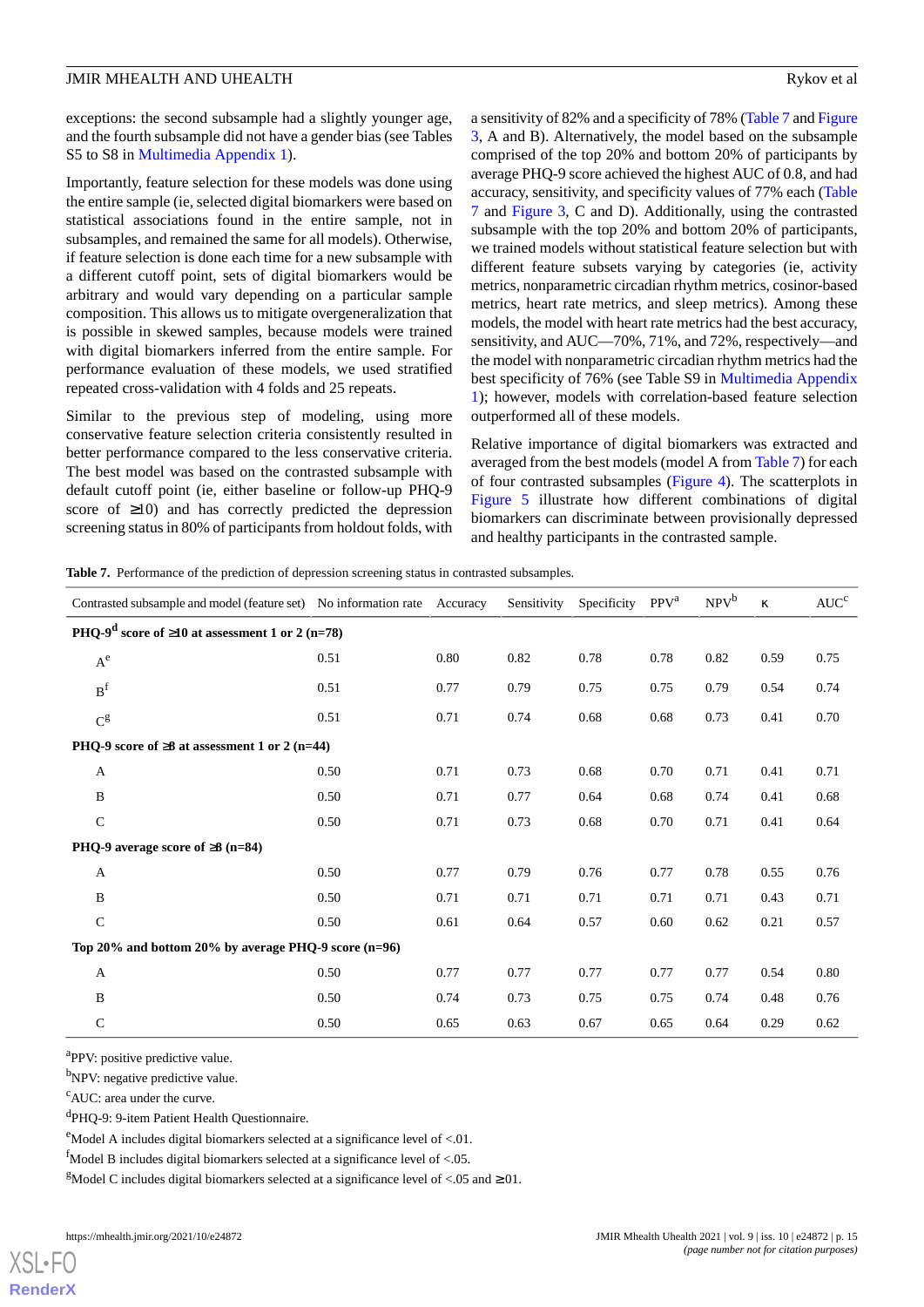<span id="page-15-0"></span>**Figure 3.** A and B. Performance evaluation of model A based on the contrasted subsample with default cutoff point (ie, either baseline or follow-up PHQ-9 score of ≥10). A. Confusion matrix of predicted and observed outcomes. B. Area under the curve (AUC) with 95% CI. C and D. Performance evaluation of model A based on the contrasted subsample comprised of the top 20% and bottom 20% of participants by average PHQ-9 score. C. Confusion matrix of predicted and observed outcomes. D. AUC with 95% CI. PHQ-9: 9-item Patient Health Questionnaire.



<span id="page-15-1"></span>**Figure 4.** Relative importance of digital biomarkers averaged from four models. 15m, 30m, and 60m: 15- , 30-, and 60-minute time interval in which raw data were aggregated; AC: autocorrelation; cv: coefficient of variation; hr: heart rate based; ICV: interdaily coefficient of variation; IS: interdaily stability; NHR: nighttime heart rate in a specified 2-hour time interval (0204: 2 AM-4 AM; 0406: 4 AM-6 AM); sd: standard deviation; st: steps based; wd: weekdays based.

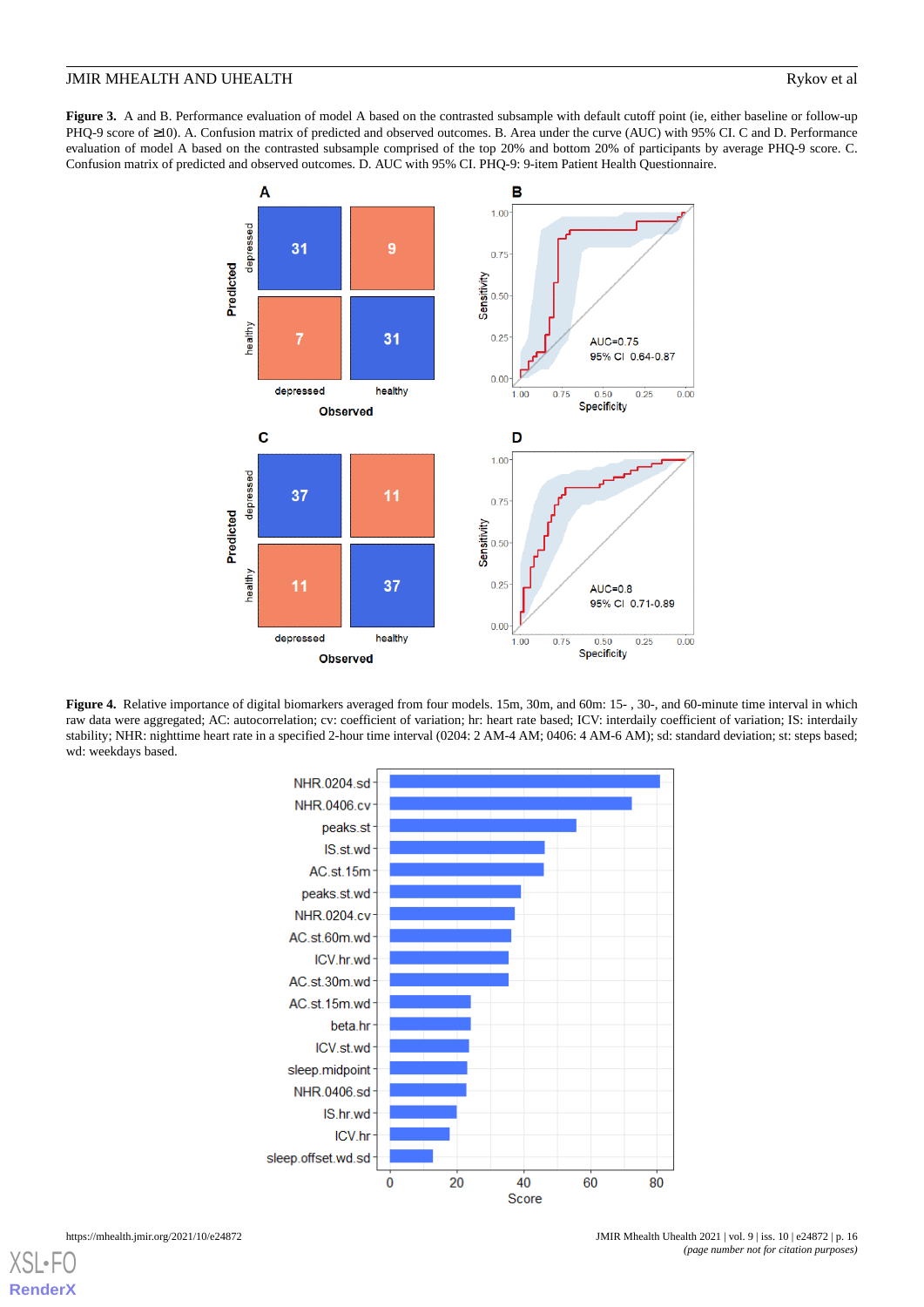<span id="page-16-0"></span>**Figure 5.** Digital biomarkers of depressed and healthy participants. All scatterplots show the contrasted subsample with the default cutoff point. Red dots represent depressed participants and blue dots represent healthy participants; the background coloring represents a decision boundary of linear discriminant analysis. A. IS.st.wd: weekday steps–based interdaily stability; NHR.0406.cv: variation of heart rate between 4 AM and 6 AM. B. peaks.st: daily steps–based peaks; NHR.0406.cv: variation of heart rate between 4 AM and 6 AM. C. ICV.hr.wd: interdaily coefficient of variation of heart rate on weekdays; AC.st.15m.wd: autocorrelation of weekday steps–based rhythm (steps aggregated in 15-minute intervals). D. ICV.hr.wd/peaks.st: interdaily coefficient of variation of heart rate on weekdays divided by daily steps–based peaks; IS.st.wd/NHR.0406.cv: weekday steps–based interdaily stability divided by variation of heart rate between 4 AM and 6AM.



# *Discussion*

# **Principal Findings**

In this study, using statistical analysis and machine learning, we demonstrated that some known and novel digital biomarkers based on behavioral and physiological data from consumer wearables could indicate increased risk of depression in a multiethnic working population. We found that greater severity of depressive symptoms was robustly associated with greater variation of nighttime heart rate between 4 AM and 6 AM; it was also associated with lower regularity of weekday circadian activity rhythms based on steps and measured with nonparametric measures of IS and autocorrelation. Effects of these digital biomarkers on symptom severity were stable and independent of all confounders including strong predictors of depression, such as sleep quality and loneliness. Additionally, we found that lower regularity of heart rate circadian rhythm, fewer steps-based daily peaks, greater steepness of the heart rate rhythm curve, later sleep midpoint, and greater variation of sleep offset time were associated with a greater severity of depressive symptoms, yet these associations were less reliable and became nonsignificant in regression models with covariates. Despite several reliable associations, our evidence showed limited ability of digital biomarkers to detect depression in the whole sample of working adults. However, in balanced and

[XSL](http://www.w3.org/Style/XSL)•FO **[RenderX](http://www.renderx.com/)**

contrasted subsamples comprised of provisionally depressed participants and healthy participants with no risk of depression, the model achieved an accuracy of 80%, a sensitivity of 82%, and a specificity of 78% in detecting subjects at high risk of depression. Similar performance has been achieved across all models trained using alternative contrasted subsamples. Thus, predictive models based on a combination of these digital biomarkers could quite accurately discriminate individuals with a high risk of depression from individuals with no risk.

### **Comparison With Previous Research**

We compared our study to research investigating relationships between specific actigraphy metrics and depressive disorder. Firstly, regarding circadian rhythm metrics, we found that a lower steps-based weekday IS—a nonparametric measure of rhythm regularity—was robustly associated with a greater severity of depressive symptoms independent of confounders, supporting and extending existing evidence [[31](#page-21-3)[,60](#page-22-11)], including one large-sample study [[34\]](#page-21-6). However, there are several studies that did not find IS to be related to depressive symptoms or other mental disorders [\[27](#page-20-16)[,35](#page-21-7),[36\]](#page-21-8). In support of this association, we also found steps-based autocorrelation during weekdays—a complementary and alternative nonparametric measure of rhythm regularity—to be robustly correlated to symptom severity independent of all confounders. Rhythm stability metrics based on heart rate were also correlated to severity of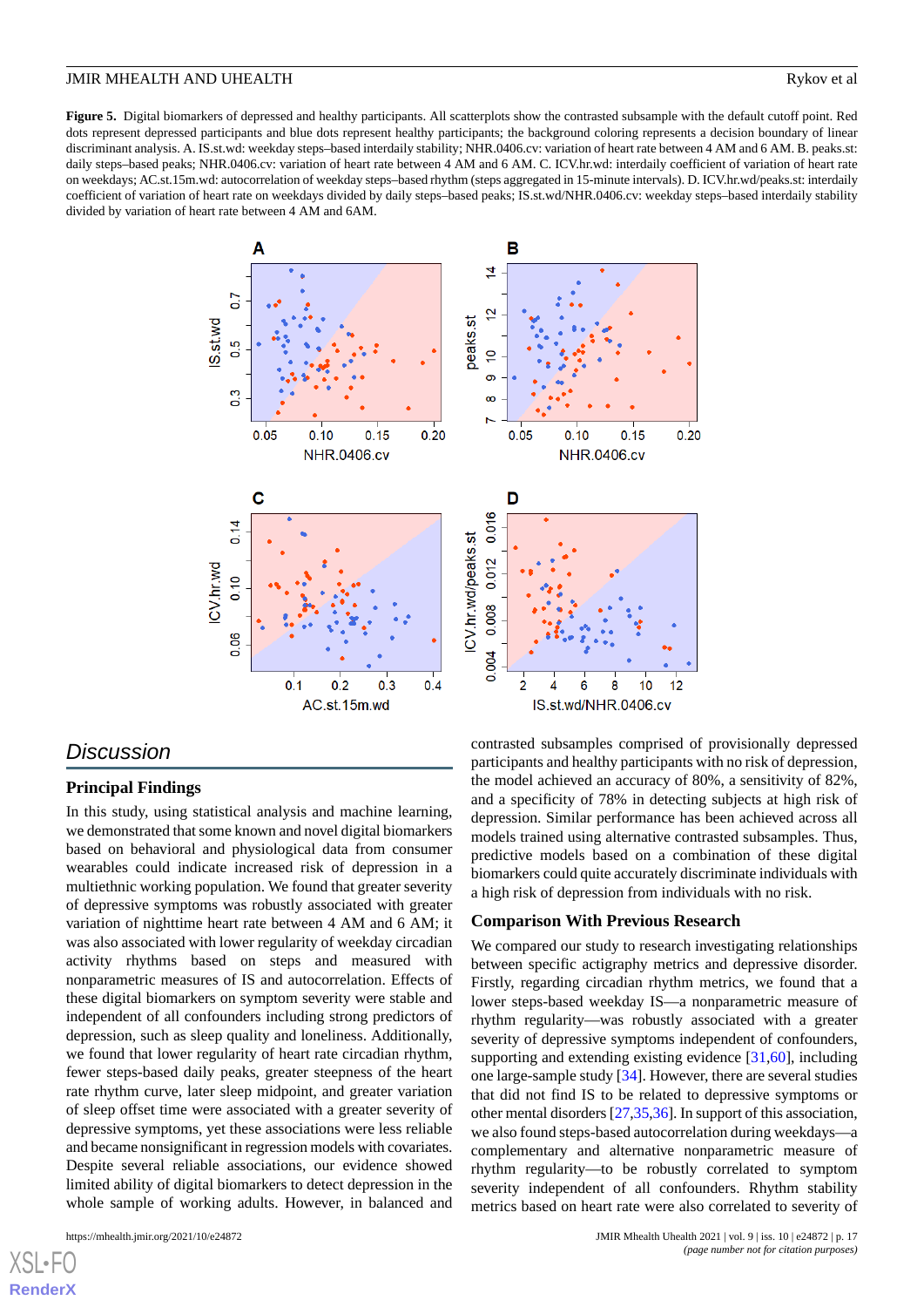depressive symptoms, yet these associations became nonsignificant in fully adjusted regression models. Likewise, among cosinor-based metrics, our data indicated lower pseudo-*F* statistic values and later acrophase, both based on steps and heart rate, in participants with more severe symptoms, which is consistent with existing evidence [\[22](#page-20-12),[23,](#page-20-13)[25](#page-20-17),[26,](#page-20-15)[29](#page-21-1),[30\]](#page-21-2), yet these correlations became nonsignificant after the FDR correction and in multiple regression analysis. Perhaps this supports the advantage of nonparametric indicators over cosinor-based metrics, where the former appear more robust and sensitive to indicate depressive symptomatology in nonclinical samples. In general, results of our study together with previous evidence demonstrated that people with more severe depressive symptoms tended to have less stable circadian activity rhythms.

There are several key novel approaches regarding circadian rhythm analysis in our study. First, we used step counts and heart rate data from consumer wearables instead of "activity counts"—a measure of total linear acceleration—from research-grade devices commonly used in other studies. There are few studies that used alternative source data for circadian rhythm analysis; for example, heart rate [\[32](#page-21-4)] or skin temperature [[36](#page-21-8)]. Second, we analyzed weekday circadian rhythms separately that were found to be stronger predictors rather than rhythms based on all days. Although weekday rhythm is mainly determined by work routine, the ability to adherently follow this routine better discriminates between depressed and healthy individuals, where healthy people demonstrated a greater regularity. Third, we showed the value of novel rhythm stability metrics—autocorrelation and ICV—as risk markers of depression. Finally, we first showed that a greater severity of depressive symptoms was associated with a fewer steps-based daily peaks, which perhaps reflects fewer distinct activities happening over a day, indicating a diagnostic symptom of anhedonia (ie, loss of interest in activities).

Secondly, our findings suggest that a greater variation of nighttime heart rate between 2 AM and 4 AM and between 4 AM and 6 AM indicates greater severity of depressive symptoms, which is aligned with previous electrocardiogram research that showed that changes in heart rate during sleep may be a valid physiological marker of depression [\[56](#page-22-7)[,61](#page-22-12)]. However, study participants were recruited from a sleep disorder clinic and had sleep complaints apart from diagnosed depressive disorder [\[56](#page-22-7)].

Thirdly, in contrast to some previous findings [[15](#page-20-5)[-17](#page-20-7),[19,](#page-20-9)[28](#page-21-0),[33,](#page-21-5)[62](#page-22-13)], our data did not show reduced levels of locomotor activity in depressed participants in terms of less time spent in moderate to vigorous physical activity, fewer daily steps, or more sedentary time. This might be due to the overestimation of the time spent in high-intensity activities by consumer wearables [\[42](#page-21-14)] and due to the overall high level of physical activity in the Singapore population [\[63](#page-22-14)], where low physical activity may be a rare depression risk marker. In addition, our data did not show a relationship with cosinor-based metrics estimating the level of activity, including mesor and rhythm amplitude [\[24](#page-20-14),[25\]](#page-20-17), or with nonparametric measures, including M10, L5, and RA.

Finally, the analysis of sleep data showed that later sleep midpoint and offset time were associated with more severe depressive symptoms, which is consistent with the existing evidence [[16](#page-20-6)[,20](#page-20-10),[22,](#page-20-12)[23](#page-20-13)]; however, we did not find that shortened sleep duration, increased SOL, lower SE, and longer WASO were related to more severe symptoms, contributing to the mixed results from previous actigraphy studies [[16](#page-20-6)[,22](#page-20-12)-[24,](#page-20-14)[34](#page-21-6)]. This discrepancy may be explained by the lack of participants with clinical depression in our sample or by the limited accuracy of Fitbit wearables in measuring sleep compared to PSG [\[45](#page-21-15),[46\]](#page-21-16).

The results of our study are also comparable to a few previous studies that used machine learning with wearable sensor data for depression detection. Jacobson et al achieved a high accuracy in detecting depressed individuals, but their approach has some limitations [[37\]](#page-21-9). First, although their model classified clinically diagnosed patients and healthy controls, 5 out of 23 depressed patients in their sample were hospitalized, which significantly limits generalizability of their actigraphy data–based model. Second, they extracted and explored thousands of features which, without correction for multiple comparisons, by chance might correlate to the outcome variable in the given sample but may not in other samples; therefore, it is highly likely that significant digital biomarkers will be inconsistent across different samples. Third, the number of spectral analysis–based features depended on the minimum duration of actigraphy data available across participants; therefore, some features are not universal and would be unavailable for a shorter observation period. Finally, most features were extracted mechanically without relying on domain knowledge or previous findings and remained uninterpreted. For example, interpretation of spectral density features, which were the only important predictors in their model, remained unclear. Contrary to this study, our approach relies on interpretable digital biomarkers and meaningful behavioral and physiological phenomena underlying these markers.

In another study, Tazawa at al achieved an accuracy of 76% in detection of depressed individuals based on 236 assessments of 85 participants, which is very similar to the performance of our models trained with contrasted subsamples [[33\]](#page-21-5). Although our best model had 9% higher sensitivity (82% vs 73%), which is more important than higher specificity if using these models for passive screening to address underdiagnosis of depression, the direct comparison between studies is problematic due to the specific downsampling used in our models. In addition, there are important differences between studies in both available sensor data and outcome measurement. First, Tazawa and colleagues used the Hamilton Depression Rating Scale for symptom assessment, and their sample included patients with clinical depression. Second, they had more types of sensor data, including skin temperature, which were the most indicative of depression. Finally, they mainly used distribution characteristics of the per-hour data and correlations between different data types as digital biomarkers but did not use circadian rhythm metrics.

It is worth mentioning the study by Sano et al, whose model based on wearable sensor data achieved a comparable classification accuracy of 87% [\[39](#page-21-11)]. The important methodological similarity between the studies is that Sano et al

 $XS$  $\cdot$ FC **[RenderX](http://www.renderx.com/)**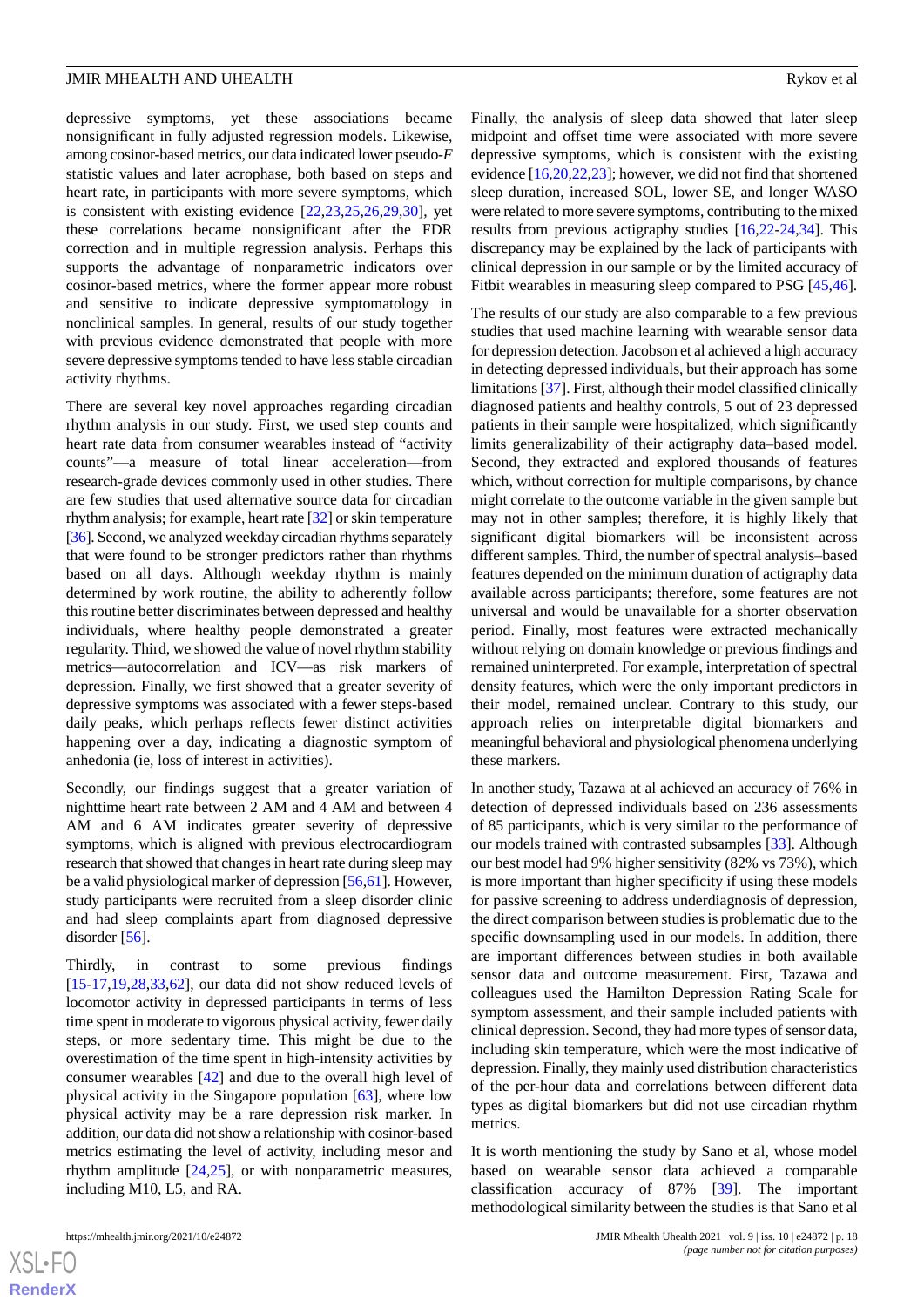similarly used a contrasted subsample for training of the models, yet theirs was comprised of an even smaller fraction and number of participants (ie, top 12% and bottom 12% of participants; n=47). Despite methodological similarities, the studies are different in terms of population, outcome measurement, and extraction of digital biomarkers. They studied college students and used the mental component summary score from the 12-item Short Form Health Survey for mental well-being assessment, which was not intended to screen for depression, unlike the PHQ-9 used in our study. Furthermore, they collected skin conductivity and skin temperature data in addition to accelerometer data and used data distribution characteristics (eg, mean and median) at different times of day as digital biomarkers, but they did not analyze and harness circadian rhythm metrics. Overall, the key novel approach in our study, as compared to existing efforts, was the use of data from widespread consumer wearables and the use of circadian rhythm metrics as digital biomarkers in predictive modeling with machine learning.

### **Possible Mechanisms**

Regularity of circadian rhythm and variation of nighttime heart rate were the most robust digital biomarkers; below, we outline possible psychosocial and neurobiological mechanisms linking them to depressive disorder. The relationships between depression and circadian rhythms in behavior and physiology are probably bidirectional, but underlying neurobiological mechanisms remain unknown [\[64](#page-22-15)[,65](#page-22-16)]. Existing evidence shows that disturbed rest-activity rhythms, as, for example, in shift workers, lead to desynchronization of internal molecular clocks, thereby disturbing circadian biochemical processes, secretion of hormones, metabolic functions, and physiological parameters [[66](#page-22-17)[-68](#page-22-18)]. In turn, disturbed master clocks at the molecular level could lead to neurobiological dysfunction that may generate depressive mood [\[69](#page-22-19)]. It has been documented that patients with major depression have elevated nocturnal body temperature, increased cortisol, lower melatonin, and lower norepinephrine levels [\[70](#page-22-20),[71\]](#page-22-21). On the other hand, mood disorders affect circadian activity rhythms through psycho-cognitive pathways: a depressed individual can experience increased apathy, impaired deliberative cognitive control, greater impulsivity, and other affects, which may result in inconsistent behavior, disturbed routine, and disturbed circadian rhythms. We may speculate that observed associations either support the social rhythm hypothesis or probably capture nuanced behavioral manifestations of depressive symptomatology [\[72](#page-22-22)-[74\]](#page-23-0). Regarding the variation of heart rate in nighttime intervals, this digital biomarker could indicate depressive disorder because an increased arousal of autonomic nervous system that is possible with depression is likely to affect heart rate dynamics during sleep [[56\]](#page-22-7).

# **Strengths and Limitations**

Strengths of our study include a relatively long period of continuous sensing and activity tracking in free-living settings, a relatively large workplace-based sample, use of correction for

multiple testing in statistical analysis, use of a wide range of covariates for model adjustments in regression analysis, and use of cross-validation with multiple resampling in machine learning modeling. Moreover, as digital biomarkers, we used only metrics that meaningfully characterize everyday behavior and human physiology relevant to depressive disorder, avoiding extraction of a multitude uninterpretable features and black box approaches.

This study also has several limitations. First, we studied working adults who represent the generally healthy population and had not been diagnosed with depression. The absence of participants with clinical depression might cause a lack of contrast in behavioral and physiological data between depressed and healthy participants, which impedes discovery of reliable digital biomarkers. In addition, we used the PHQ-9 for depression screening, which is a self-reported scale with limited accuracy. Second, our participants were mostly highly educated university employees with sedentary jobs who might have specific psycho-behavioral characteristics. Third, the cross-sectional design of the study does not allow causal inferences. Fourth, the poor predictability of depressive symptomatology in the whole sample highlights a possible limitation, in principle, of using this set of digital biomarkers alone for depression screening universally due to prominent interindividual differences and heterogeneity that appear in naturalistic settings [[36\]](#page-21-8). Finally, predictive models were retrained using balanced and contrasted subsamples equally comprised of depressed participants and healthy participants with no risk of depression; therefore, they probably suffer from overfitting and would perform worse on new samples. However, the set of selected digital biomarkers used in these models remained the same as in models with the full data set.

# **Conclusions and Future Research**

Further discovery of digital biomarkers from wearable sensors has the potential to facilitate early, unobtrusive, continuous, and cost-effective detection of depression in the general population. This study showed that some known and novel digital biomarkers based on data from consumer wearables could indicate increased risk of depression in the working population. The predictive model based on a combination of these digital biomarkers could discriminate individuals with high risk of depression from individuals with no risk. Further research should examine and validate digital biomarkers with longitudinal design, because dynamic changes and deviations from a baseline are more likely to indicate risk of depression rather than one-time snapshots. Second, although the idea of inferring universal digital biomarkers is very tempting, the development of semipersonalized models adjusted for differential baseline characteristics can bring more accurate and clinically relevant predictions. Third, wearable sensor data can be enriched with smartphone data, which will enable more comprehensive digital phenotyping for depression detection [[39,](#page-21-11)[75\]](#page-23-1).

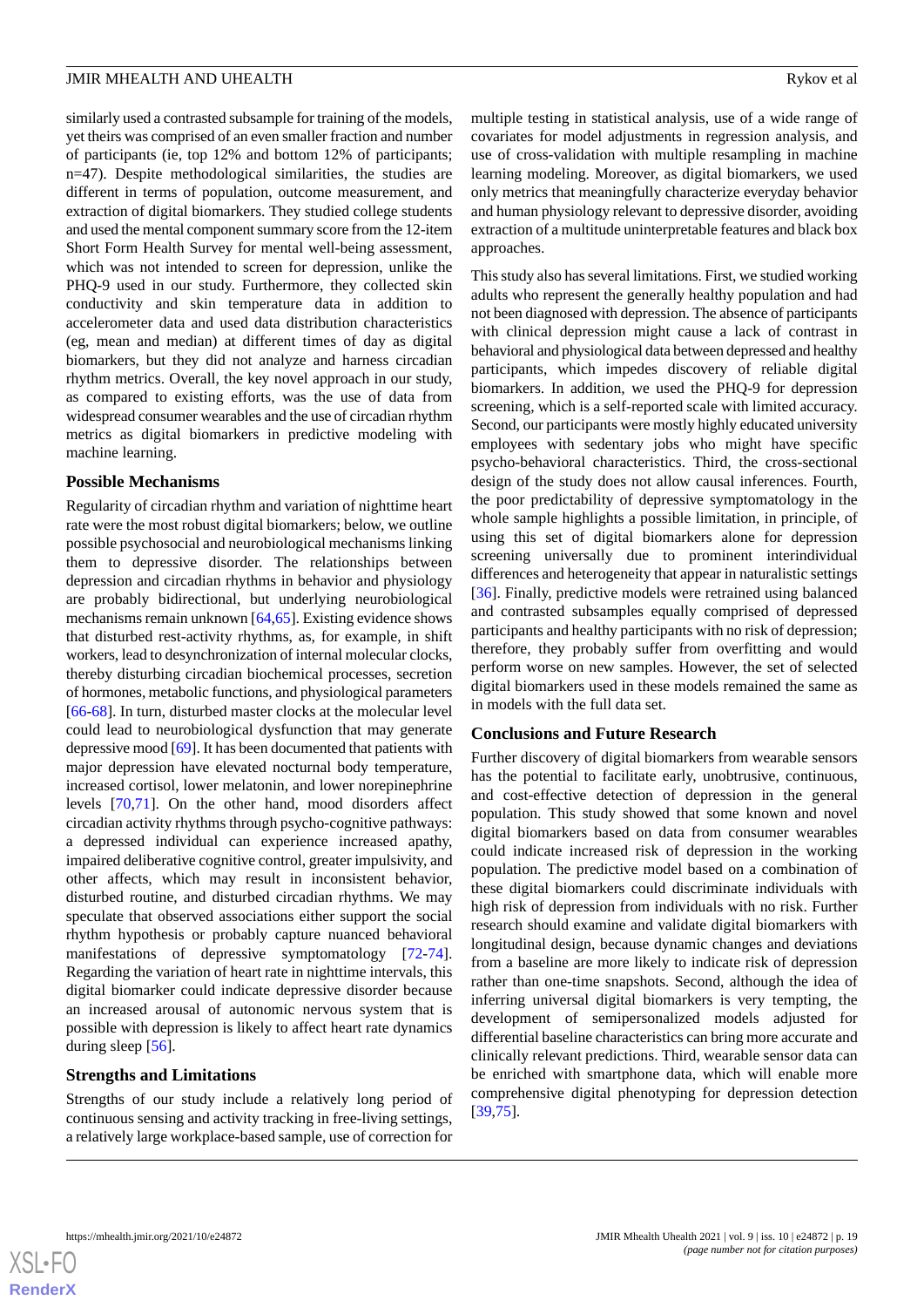# **Acknowledgments**

This research was supported, in part, by the Singapore Ministry of National Development and the National Research Foundation, Prime Minister's Office, under the Land and Liveability National Innovation Challenge (L2NIC) Research Programme (L2NIC Award No. L2NIC FP1-2013-2). Analysis was conducted under the auspices of the Healthy Campus Initiative by the Ministry of Health Office of Transformation. Staff time was supported by Centre for Population Health Sciences funding from the Nanyang Technological University (NTU). Any opinions, findings, and conclusions expressed in this material are those of the authors and do not reflect the views of the Singapore Ministry of National Development and National Research Foundation, Prime Minister's Office, Singapore, or the Ministry of Health, Singapore. The data that support the findings of this study are available upon reasonable request to the corresponding author and pending eligibility to access data governed by the NTU and the Singapore Ministry of National Development.

# **Authors' Contributions**

JC, GC, and YR formulated the study idea and design. YR led the data processing and analysis and drafted the manuscript. TQT and IB helped with data processing and commented on the methods and versions of the manuscript. JC and GC provided overall supervision, secured the funding, and commented on the manuscript.

# **Conflicts of Interest**

<span id="page-19-5"></span>None declared.

# **Multimedia Appendix 1**

<span id="page-19-6"></span>Additional tables with statistics. [[PDF File \(Adobe PDF File\), 145 KB](https://jmir.org/api/download?alt_name=mhealth_v9i10e24872_app1.pdf&filename=4915a8b3740354f465028388ec8fdebe.pdf)-[Multimedia Appendix 1\]](https://jmir.org/api/download?alt_name=mhealth_v9i10e24872_app1.pdf&filename=4915a8b3740354f465028388ec8fdebe.pdf)

# **Multimedia Appendix 2**

<span id="page-19-7"></span>Digital biomarkers. [[PDF File \(Adobe PDF File\), 150 KB](https://jmir.org/api/download?alt_name=mhealth_v9i10e24872_app2.pdf&filename=4ba03718634181d35a691dcf9d7e69eb.pdf)-[Multimedia Appendix 2\]](https://jmir.org/api/download?alt_name=mhealth_v9i10e24872_app2.pdf&filename=4ba03718634181d35a691dcf9d7e69eb.pdf)

# <span id="page-19-8"></span>**Multimedia Appendix 3**

R-code scripts for data processing and statistical analysis. [[7Z File , 10 KB-Multimedia Appendix 3](https://jmir.org/api/download?alt_name=mhealth_v9i10e24872_app3.7z&filename=fe4459a4d50587ccece24219ad6bdd4e.7z)]

# **Multimedia Appendix 4**

<span id="page-19-0"></span>Participant flowchart. HR: heart rate. [[PNG File , 72 KB-Multimedia Appendix 4](https://jmir.org/api/download?alt_name=mhealth_v9i10e24872_app4.png&filename=f016e47fcce341808485ee1fc35ac3fc.png)]

# <span id="page-19-1"></span>**References**

- <span id="page-19-2"></span>1. GBD 2017 Disease and Injury Incidence and Prevalence Collaborators. Global, regional, and national incidence, prevalence, and years lived with disability for 354 diseases and injuries for 195 countries and territories, 1990-2017: A systematic analysis for the Global Burden of Disease Study 2017. Lancet 2018 Nov 10;392(10159):1789-1858 [\[FREE Full text](https://linkinghub.elsevier.com/retrieve/pii/S0140-6736(18)32279-7)] [doi: [10.1016/S0140-6736\(18\)32279-7\]](http://dx.doi.org/10.1016/S0140-6736(18)32279-7) [Medline: [30496104](http://www.ncbi.nlm.nih.gov/entrez/query.fcgi?cmd=Retrieve&db=PubMed&list_uids=30496104&dopt=Abstract)]
- <span id="page-19-3"></span>2. Mitchell AJ, Vaze A, Rao S. Clinical diagnosis of depression in primary care: A meta-analysis. Lancet 2009 Aug 22;374(9690):609-619. [doi: [10.1016/S0140-6736\(09\)60879-5\]](http://dx.doi.org/10.1016/S0140-6736(09)60879-5) [Medline: [19640579](http://www.ncbi.nlm.nih.gov/entrez/query.fcgi?cmd=Retrieve&db=PubMed&list_uids=19640579&dopt=Abstract)]
- 3. Kohn R, Saxena S, Levav I, Saraceno B. The treatment gap in mental health care. Bull World Health Organ 2004 Nov;82(11):858-866 [[FREE Full text](http://europepmc.org/abstract/MED/15640922)] [Medline: [15640922](http://www.ncbi.nlm.nih.gov/entrez/query.fcgi?cmd=Retrieve&db=PubMed&list_uids=15640922&dopt=Abstract)]
- <span id="page-19-4"></span>4. Ettman CK, Abdalla SM, Cohen GH, Sampson L, Vivier PM, Galea S. Prevalence of depression symptoms in US adults before and during the COVID-19 pandemic. JAMA Netw Open 2020 Sep 01;3(9):e2019686 [[FREE Full text](https://jamanetwork.com/journals/jamanetworkopen/fullarticle/10.1001/jamanetworkopen.2020.19686)] [doi: [10.1001/jamanetworkopen.2020.19686](http://dx.doi.org/10.1001/jamanetworkopen.2020.19686)] [Medline: [32876685](http://www.ncbi.nlm.nih.gov/entrez/query.fcgi?cmd=Retrieve&db=PubMed&list_uids=32876685&dopt=Abstract)]
- 5. Xiong J, Lipsitz O, Nasri F, Lui LMW, Gill H, Phan L, et al. Impact of COVID-19 pandemic on mental health in the general population: A systematic review. J Affect Disord 2020 Dec 01;277:55-64 [[FREE Full text](http://europepmc.org/abstract/MED/32799105)] [doi: [10.1016/j.jad.2020.08.001](http://dx.doi.org/10.1016/j.jad.2020.08.001)] [Medline: [32799105](http://www.ncbi.nlm.nih.gov/entrez/query.fcgi?cmd=Retrieve&db=PubMed&list_uids=32799105&dopt=Abstract)]
- 6. Wu T, Jia X, Shi H, Niu J, Yin X, Xie J, et al. Prevalence of mental health problems during the COVID-19 pandemic: A systematic review and meta-analysis. J Affect Disord 2021 Feb 15;281:91-98 [[FREE Full text](http://europepmc.org/abstract/MED/33310451)] [doi: [10.1016/j.jad.2020.11.117\]](http://dx.doi.org/10.1016/j.jad.2020.11.117) [Medline: [33310451\]](http://www.ncbi.nlm.nih.gov/entrez/query.fcgi?cmd=Retrieve&db=PubMed&list_uids=33310451&dopt=Abstract)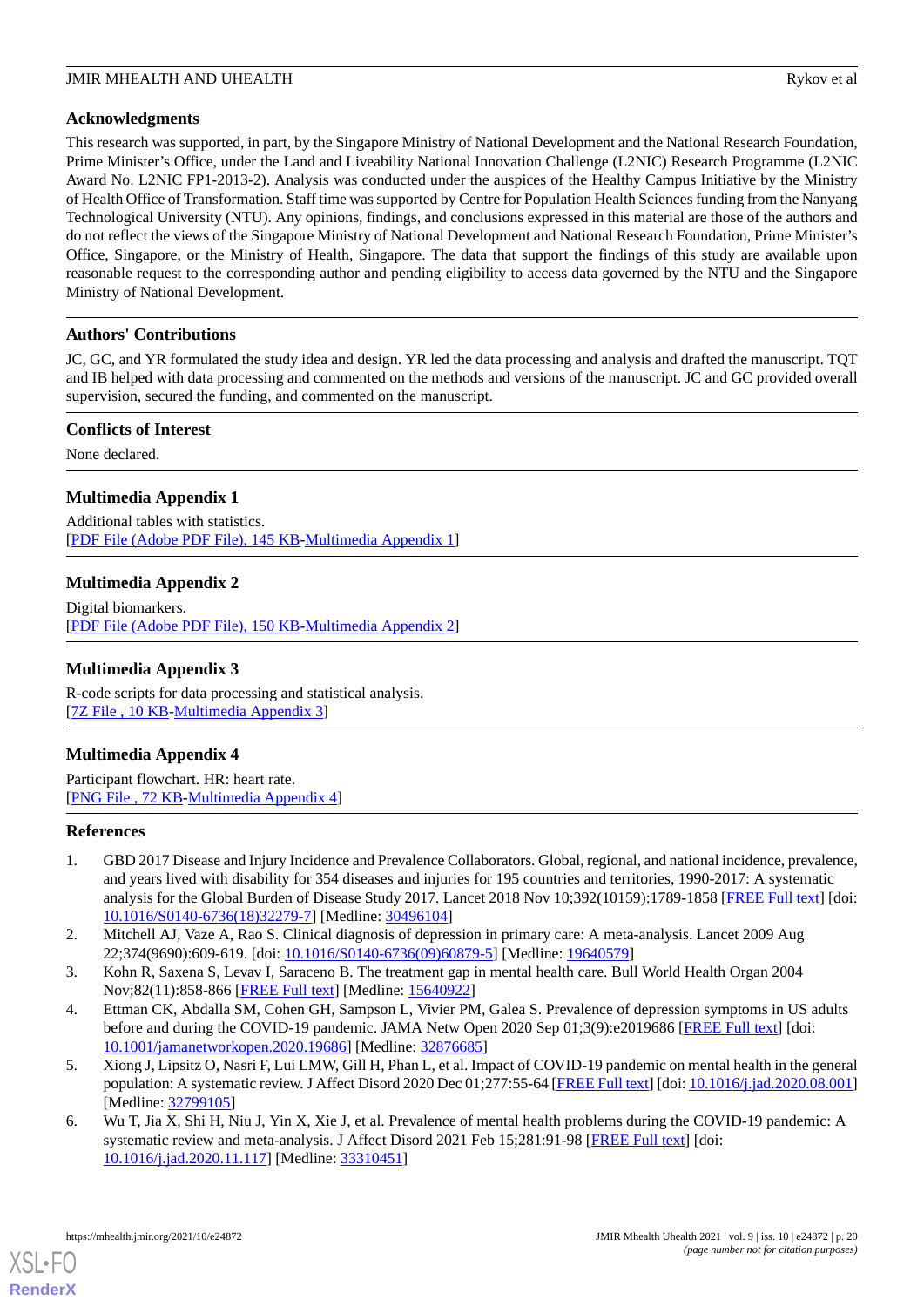- <span id="page-20-0"></span>7. Smets E, Rios Velazquez E, Schiavone G, Chakroun I, D'Hondt E, De Raedt W, et al. Large-scale wearable data reveal digital phenotypes for daily-life stress detection. NPJ Digit Med 2018 Dec 12;1(1):67 [\[FREE Full text\]](https://doi.org/10.1038/s41746-018-0074-9) [doi: [10.1038/s41746-018-0074-9\]](http://dx.doi.org/10.1038/s41746-018-0074-9) [Medline: [31304344](http://www.ncbi.nlm.nih.gov/entrez/query.fcgi?cmd=Retrieve&db=PubMed&list_uids=31304344&dopt=Abstract)]
- <span id="page-20-1"></span>8. Insel TR. Digital phenotyping: Technology for a new science of behavior. JAMA 2017 Oct 03;318(13):1215-1216. [doi: [10.1001/jama.2017.11295](http://dx.doi.org/10.1001/jama.2017.11295)] [Medline: [28973224](http://www.ncbi.nlm.nih.gov/entrez/query.fcgi?cmd=Retrieve&db=PubMed&list_uids=28973224&dopt=Abstract)]
- 9. Mohr DC, Zhang M, Schueller SM. Personal sensing: Understanding mental health using ubiquitous sensors and machine learning. Annu Rev Clin Psychol 2017 May 08;13:23-47 [[FREE Full text\]](http://europepmc.org/abstract/MED/28375728) [doi: [10.1146/annurev-clinpsy-032816-044949](http://dx.doi.org/10.1146/annurev-clinpsy-032816-044949)] [Medline: [28375728](http://www.ncbi.nlm.nih.gov/entrez/query.fcgi?cmd=Retrieve&db=PubMed&list_uids=28375728&dopt=Abstract)]
- <span id="page-20-2"></span>10. Reinertsen E, Clifford GD. A review of physiological and behavioral monitoring with digital sensors for neuropsychiatric illnesses. Physiol Meas 2018 May 15;39(5):05TR01 [\[FREE Full text](http://europepmc.org/abstract/MED/29671754)] [doi: [10.1088/1361-6579/aabf64](http://dx.doi.org/10.1088/1361-6579/aabf64)] [Medline: [29671754\]](http://www.ncbi.nlm.nih.gov/entrez/query.fcgi?cmd=Retrieve&db=PubMed&list_uids=29671754&dopt=Abstract)
- <span id="page-20-3"></span>11. Garcia-Ceja E, Riegler M, Nordgreen T, Jakobsen P, Oedegaard KJ, Tørresen J. Mental health monitoring with multimodal sensing and machine learning: A survey. Pervasive Mob Comput 2018 Dec;51:1-26. [doi: [10.1016/j.pmcj.2018.09.003\]](http://dx.doi.org/10.1016/j.pmcj.2018.09.003)
- 12. Skinner AL, Attwood AS, Baddeley R, Evans-Reeves K, Bauld L, Munafò MR. Digital phenotyping and the development and delivery of health guidelines and behaviour change interventions. Addiction 2017 Jul;112(7):1281-1285. [doi: [10.1111/add.13746\]](http://dx.doi.org/10.1111/add.13746) [Medline: [28472848\]](http://www.ncbi.nlm.nih.gov/entrez/query.fcgi?cmd=Retrieve&db=PubMed&list_uids=28472848&dopt=Abstract)
- <span id="page-20-4"></span>13. Torous J, Hsin H. Empowering the digital therapeutic relationship: Virtual clinics for digital health interventions. NPJ Digit Med 2018 May 16;1(1):16 [[FREE Full text](https://doi.org/10.1038/s41746-018-0028-2)] [doi: [10.1038/s41746-018-0028-2](http://dx.doi.org/10.1038/s41746-018-0028-2)] [Medline: [31304301](http://www.ncbi.nlm.nih.gov/entrez/query.fcgi?cmd=Retrieve&db=PubMed&list_uids=31304301&dopt=Abstract)]
- <span id="page-20-5"></span>14. Kollins S, DeLoss D, Cañadas E, Lutz J, Findling R, Keefe R, et al. A novel digital intervention for actively reducing severity of paediatric ADHD (STARS-ADHD): A randomised controlled trial. Lancet Digit Health 2020 Apr;2(4):e168-e178 [[FREE Full text](https://linkinghub.elsevier.com/retrieve/pii/S2589-7500(20)30017-0)] [doi: [10.1016/S2589-7500\(20\)30017-0\]](http://dx.doi.org/10.1016/S2589-7500(20)30017-0) [Medline: [33334505](http://www.ncbi.nlm.nih.gov/entrez/query.fcgi?cmd=Retrieve&db=PubMed&list_uids=33334505&dopt=Abstract)]
- <span id="page-20-6"></span>15. Burton C, McKinstry B, Szentagotai Tătar A, Serrano-Blanco A, Pagliari C, Wolters M. Activity monitoring in patients with depression: A systematic review. J Affect Disord 2013 Mar 15;145(1):21-28. [doi: [10.1016/j.jad.2012.07.001\]](http://dx.doi.org/10.1016/j.jad.2012.07.001) [Medline: [22868056](http://www.ncbi.nlm.nih.gov/entrez/query.fcgi?cmd=Retrieve&db=PubMed&list_uids=22868056&dopt=Abstract)]
- <span id="page-20-7"></span>16. Tazawa Y, Wada M, Mitsukura Y, Takamiya A, Kitazawa M, Yoshimura M, et al. Actigraphy for evaluation of mood disorders: A systematic review and meta-analysis. J Affect Disord 2019 Jun 15;253:257-269. [doi: [10.1016/j.jad.2019.04.087](http://dx.doi.org/10.1016/j.jad.2019.04.087)] [Medline: [31060012](http://www.ncbi.nlm.nih.gov/entrez/query.fcgi?cmd=Retrieve&db=PubMed&list_uids=31060012&dopt=Abstract)]
- <span id="page-20-9"></span><span id="page-20-8"></span>17. Schuch FB, Vancampfort D, Firth J, Rosenbaum S, Ward PB, Silva ES, et al. Physical activity and incident depression: A meta-analysis of prospective cohort studies. Am J Psychiatry 2018 Jul 01;175(7):631-648. [doi: [10.1176/appi.ajp.2018.17111194\]](http://dx.doi.org/10.1176/appi.ajp.2018.17111194) [Medline: [29690792](http://www.ncbi.nlm.nih.gov/entrez/query.fcgi?cmd=Retrieve&db=PubMed&list_uids=29690792&dopt=Abstract)]
- 18. Zhai L, Zhang Y, Zhang D. Sedentary behaviour and the risk of depression: A meta-analysis. Br J Sports Med 2015 Jun;49(11):705-709. [doi: [10.1136/bjsports-2014-093613\]](http://dx.doi.org/10.1136/bjsports-2014-093613) [Medline: [25183627\]](http://www.ncbi.nlm.nih.gov/entrez/query.fcgi?cmd=Retrieve&db=PubMed&list_uids=25183627&dopt=Abstract)
- <span id="page-20-11"></span><span id="page-20-10"></span>19. Vallance JK, Winkler EAH, Gardiner PA, Healy GN, Lynch BM, Owen N. Associations of objectively-assessed physical activity and sedentary time with depression: NHANES (2005-2006). Prev Med 2011 Oct;53(4-5):284-288. [doi: [10.1016/j.ypmed.2011.07.013\]](http://dx.doi.org/10.1016/j.ypmed.2011.07.013) [Medline: [21820466\]](http://www.ncbi.nlm.nih.gov/entrez/query.fcgi?cmd=Retrieve&db=PubMed&list_uids=21820466&dopt=Abstract)
- <span id="page-20-12"></span>20. Benca RM, Obermeyer WH, Thisted RA, Gillin JC. Sleep and psychiatric disorders. A meta-analysis. Arch Gen Psychiatry 1992 Aug 01;49(8):651-668; discussion 669. [doi: [10.1001/archpsyc.1992.01820080059010\]](http://dx.doi.org/10.1001/archpsyc.1992.01820080059010) [Medline: [1386215\]](http://www.ncbi.nlm.nih.gov/entrez/query.fcgi?cmd=Retrieve&db=PubMed&list_uids=1386215&dopt=Abstract)
- <span id="page-20-13"></span>21. Baglioni C, Nanovska S, Regen W, Spiegelhalder K, Feige B, Nissen C, et al. Sleep and mental disorders: A meta-analysis of polysomnographic research. Psychol Bull 2016 Sep;142(9):969-990 [[FREE Full text\]](http://europepmc.org/abstract/MED/27416139) [doi: [10.1037/bul0000053](http://dx.doi.org/10.1037/bul0000053)] [Medline: [27416139](http://www.ncbi.nlm.nih.gov/entrez/query.fcgi?cmd=Retrieve&db=PubMed&list_uids=27416139&dopt=Abstract)]
- <span id="page-20-14"></span>22. Robillard R, Naismith SL, Smith KL, Rogers NL, White D, Terpening Z, et al. Sleep-wake cycle in young and older persons with a lifetime history of mood disorders. PLoS One 2014 Feb 25;9(2):e87763 [[FREE Full text](https://dx.plos.org/10.1371/journal.pone.0087763)] [doi: [10.1371/journal.pone.0087763\]](http://dx.doi.org/10.1371/journal.pone.0087763) [Medline: [24586290](http://www.ncbi.nlm.nih.gov/entrez/query.fcgi?cmd=Retrieve&db=PubMed&list_uids=24586290&dopt=Abstract)]
- <span id="page-20-17"></span>23. Robillard R, Carpenter JS, Rogers NL, Fares S, Grierson AB, Hermens DF, et al. Circadian rhythms and psychiatric profiles in young adults with unipolar depressive disorders. Transl Psychiatry 2018 Oct 09;8(1):213 [[FREE Full text](https://doi.org/10.1038/s41398-018-0255-y)] [doi: [10.1038/s41398-018-0255-y\]](http://dx.doi.org/10.1038/s41398-018-0255-y) [Medline: [30301878](http://www.ncbi.nlm.nih.gov/entrez/query.fcgi?cmd=Retrieve&db=PubMed&list_uids=30301878&dopt=Abstract)]
- <span id="page-20-15"></span>24. Hori H, Koga N, Hidese S, Nagashima A, Kim Y, Higuchi T, et al. 24-h activity rhythm and sleep in depressed outpatients. J Psychiatr Res 2016 Jun;77:27-34. [doi: [10.1016/j.jpsychires.2016.02.022](http://dx.doi.org/10.1016/j.jpsychires.2016.02.022)] [Medline: [26978182](http://www.ncbi.nlm.nih.gov/entrez/query.fcgi?cmd=Retrieve&db=PubMed&list_uids=26978182&dopt=Abstract)]
- <span id="page-20-16"></span>25. Maglione JE, Ancoli-Israel S, Peters KW, Paudel ML, Yaffe K, Ensrud KE, Study of Osteoporotic Fractures Research Group. Depressive symptoms and circadian activity rhythm disturbances in community-dwelling older women. Am J Geriatr Psychiatry 2014 Apr;22(4):349-361 [[FREE Full text](http://europepmc.org/abstract/MED/23567424)] [doi: [10.1016/j.jagp.2012.09.003\]](http://dx.doi.org/10.1016/j.jagp.2012.09.003) [Medline: [23567424](http://www.ncbi.nlm.nih.gov/entrez/query.fcgi?cmd=Retrieve&db=PubMed&list_uids=23567424&dopt=Abstract)]
- 26. Smagula SF, Ancoli-Israel S, Blackwell T, Boudreau R, Stefanick ML, Paudel ML, Osteoporotic Fractures in Men (MrOS) Research Group. Circadian rest-activity rhythms predict future increases in depressive symptoms among community-dwelling older men. Am J Geriatr Psychiatry 2015 May;23(5):495-505 [[FREE Full text](http://europepmc.org/abstract/MED/25066948)] [doi: [10.1016/j.jagp.2014.06.007](http://dx.doi.org/10.1016/j.jagp.2014.06.007)] [Medline: [25066948](http://www.ncbi.nlm.nih.gov/entrez/query.fcgi?cmd=Retrieve&db=PubMed&list_uids=25066948&dopt=Abstract)]
- 27. Berle JO, Hauge ER, Oedegaard KJ, Holsten F, Fasmer OB. Actigraphic registration of motor activity reveals a more structured behavioural pattern in schizophrenia than in major depression. BMC Res Notes 2010 May 27;3:149 [[FREE Full](https://bmcresnotes.biomedcentral.com/articles/10.1186/1756-0500-3-149) [text](https://bmcresnotes.biomedcentral.com/articles/10.1186/1756-0500-3-149)] [doi: [10.1186/1756-0500-3-149\]](http://dx.doi.org/10.1186/1756-0500-3-149) [Medline: [20507606\]](http://www.ncbi.nlm.nih.gov/entrez/query.fcgi?cmd=Retrieve&db=PubMed&list_uids=20507606&dopt=Abstract)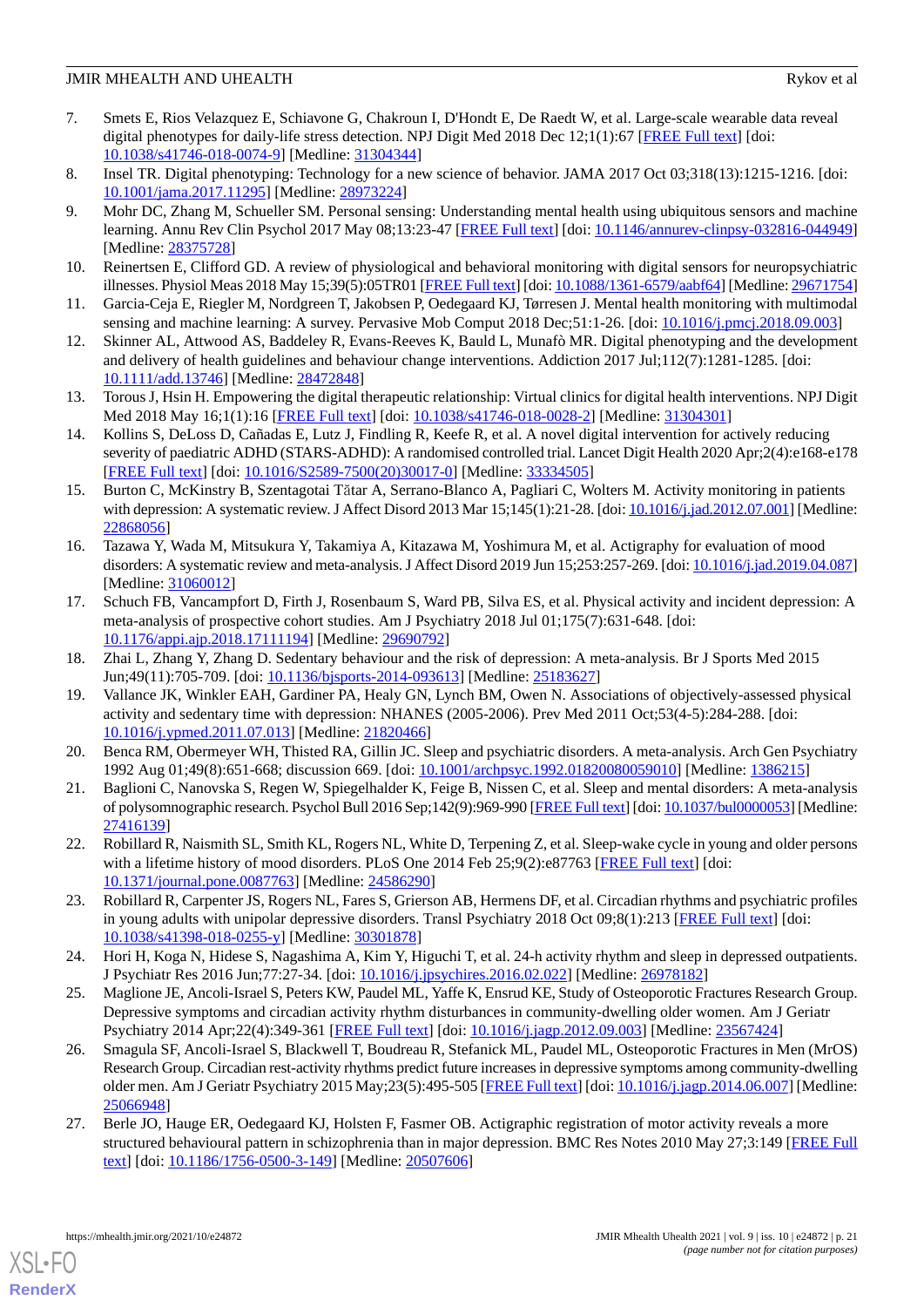- <span id="page-21-0"></span>28. Difrancesco S, Lamers F, Riese H, Merikangas KR, Beekman ATF, van Hemert AM, et al. Sleep, circadian rhythm, and physical activity patterns in depressive and anxiety disorders: A 2-week ambulatory assessment study. Depress Anxiety 2019 Oct;36(10):975-986 [[FREE Full text](http://europepmc.org/abstract/MED/31348850)] [doi: [10.1002/da.22949\]](http://dx.doi.org/10.1002/da.22949) [Medline: [31348850](http://www.ncbi.nlm.nih.gov/entrez/query.fcgi?cmd=Retrieve&db=PubMed&list_uids=31348850&dopt=Abstract)]
- <span id="page-21-1"></span>29. Smagula SF, Boudreau RM, Stone K, Reynolds CF, Bromberger JT, Ancoli-Israel S, Osteoporotic Fractures in Men (MrOS) Research Group. Latent activity rhythm disturbance sub-groups and longitudinal change in depression symptoms among older men. Chronobiol Int 2015;32(10):1427-1437 [[FREE Full text](http://europepmc.org/abstract/MED/26594893)] [doi: [10.3109/07420528.2015.1102925\]](http://dx.doi.org/10.3109/07420528.2015.1102925) [Medline: [26594893](http://www.ncbi.nlm.nih.gov/entrez/query.fcgi?cmd=Retrieve&db=PubMed&list_uids=26594893&dopt=Abstract)]
- <span id="page-21-3"></span><span id="page-21-2"></span>30. Smagula SF, Krafty RT, Thayer JF, Buysse DJ, Hall MH. Rest-activity rhythm profiles associated with manic-hypomanic and depressive symptoms. J Psychiatr Res 2018 Jul;102:238-244 [\[FREE Full text](http://europepmc.org/abstract/MED/29705489)] [doi: [10.1016/j.jpsychires.2018.04.015](http://dx.doi.org/10.1016/j.jpsychires.2018.04.015)] [Medline: [29705489](http://www.ncbi.nlm.nih.gov/entrez/query.fcgi?cmd=Retrieve&db=PubMed&list_uids=29705489&dopt=Abstract)]
- <span id="page-21-4"></span>31. Krafty RT, Fu H, Graves JL, Bruce SA, Hall MH, Smagula SF. Measuring variability in rest-activity rhythms from actigraphy with application to characterizing symptoms of depression. Stat Biosci 2019 Jul;11(2):314-333 [\[FREE Full text](http://europepmc.org/abstract/MED/31788133)] [doi: [10.1007/s12561-018-09230-2\]](http://dx.doi.org/10.1007/s12561-018-09230-2) [Medline: [31788133\]](http://www.ncbi.nlm.nih.gov/entrez/query.fcgi?cmd=Retrieve&db=PubMed&list_uids=31788133&dopt=Abstract)
- <span id="page-21-5"></span>32. Jarczok MN, Aguilar-Raab C, Koenig J, Kaess M, Borniger JC, Nelson RJ, et al. The heart's rhythm 'n' blues: Sex differences in circadian variation patterns of vagal activity vary by depressive symptoms in predominantly healthy employees. Chronobiol Int 2018 Jul;35(7):896-909. [doi: [10.1080/07420528.2018.1439499](http://dx.doi.org/10.1080/07420528.2018.1439499)] [Medline: [29543518](http://www.ncbi.nlm.nih.gov/entrez/query.fcgi?cmd=Retrieve&db=PubMed&list_uids=29543518&dopt=Abstract)]
- <span id="page-21-6"></span>33. Tazawa Y, Liang K, Yoshimura M, Kitazawa M, Kaise Y, Takamiya A, et al. Evaluating depression with multimodal wristband-type wearable device: Screening and assessing patient severity utilizing machine-learning. Heliyon 2020 Mar;6(2):e03274 [[FREE Full text](https://linkinghub.elsevier.com/retrieve/pii/S2405-8440(20)30119-5)] [doi: [10.1016/j.heliyon.2020.e03274](http://dx.doi.org/10.1016/j.heliyon.2020.e03274)] [Medline: [32055728](http://www.ncbi.nlm.nih.gov/entrez/query.fcgi?cmd=Retrieve&db=PubMed&list_uids=32055728&dopt=Abstract)]
- <span id="page-21-7"></span>34. Luik AI, Zuurbier LA, Direk N, Hofman A, Van Someren EJ, Tiemeier H. 24-hour activity rhythm and sleep disturbances in depression and anxiety: A population-based study of middle-aged and older persons. Depress Anxiety 2015 Sep;32(9):684-692. [doi: [10.1002/da.22355\]](http://dx.doi.org/10.1002/da.22355) [Medline: [25693731](http://www.ncbi.nlm.nih.gov/entrez/query.fcgi?cmd=Retrieve&db=PubMed&list_uids=25693731&dopt=Abstract)]
- <span id="page-21-8"></span>35. Rock P, Goodwin G, Harmer C, Wulff K. Daily rest-activity patterns in the bipolar phenotype: A controlled actigraphy study. Chronobiol Int 2014 Mar;31(2):290-296 [\[FREE Full text](http://europepmc.org/abstract/MED/24517177)] [doi: [10.3109/07420528.2013.843542](http://dx.doi.org/10.3109/07420528.2013.843542)] [Medline: [24517177\]](http://www.ncbi.nlm.nih.gov/entrez/query.fcgi?cmd=Retrieve&db=PubMed&list_uids=24517177&dopt=Abstract)
- <span id="page-21-9"></span>36. Lorenz N, Spada J, Sander C, Riedel-Heller SG, Hegerl U. Circadian skin temperature rhythms, circadian activity rhythms and sleep in individuals with self-reported depressive symptoms. J Psychiatr Res 2019 Oct;117:38-44. [doi: [10.1016/j.jpsychires.2019.06.022](http://dx.doi.org/10.1016/j.jpsychires.2019.06.022)] [Medline: [31279242\]](http://www.ncbi.nlm.nih.gov/entrez/query.fcgi?cmd=Retrieve&db=PubMed&list_uids=31279242&dopt=Abstract)
- <span id="page-21-11"></span><span id="page-21-10"></span>37. Jacobson NC, Weingarden H, Wilhelm S. Digital biomarkers of mood disorders and symptom change. NPJ Digit Med 2019 Feb 1;2(1):3 [\[FREE Full text](https://doi.org/10.1038/s41746-019-0078-0)] [doi: [10.1038/s41746-019-0078-0\]](http://dx.doi.org/10.1038/s41746-019-0078-0) [Medline: [31304353\]](http://www.ncbi.nlm.nih.gov/entrez/query.fcgi?cmd=Retrieve&db=PubMed&list_uids=31304353&dopt=Abstract)
- <span id="page-21-12"></span>38. Jacobson NC. Digital phenotyping mood disorders reproducible R code. Nicholas C Jacobson. 2018 Sep 12. URL: [http:/](http://www.nicholasjacobson.com/post/digital_biomarkers_mood_disorders/) [/www.nicholasjacobson.com/post/digital\\_biomarkers\\_mood\\_disorders/](http://www.nicholasjacobson.com/post/digital_biomarkers_mood_disorders/) [accessed 2021-09-30]
- 39. Sano A, Taylor S, McHill AW, Phillips AJ, Barger LK, Klerman E, et al. Identifying objective physiological markers and modifiable behaviors for self-reported stress and mental health status using wearable sensors and mobile phones: Observational study. J Med Internet Res 2018 Jun 08;20(6):e210 [\[FREE Full text\]](https://www.jmir.org/2018/6/e210/) [doi: [10.2196/jmir.9410\]](http://dx.doi.org/10.2196/jmir.9410) [Medline: [29884610\]](http://www.ncbi.nlm.nih.gov/entrez/query.fcgi?cmd=Retrieve&db=PubMed&list_uids=29884610&dopt=Abstract)
- <span id="page-21-14"></span>40. Tully MA, McBride C, Heron L, Hunter RF. The validation of Fibit Zip™ physical activity monitor as a measure of free-living physical activity. BMC Res Notes 2014 Dec 23;7:952 [[FREE Full text\]](https://bmcresnotes.biomedcentral.com/articles/10.1186/1756-0500-7-952) [doi: [10.1186/1756-0500-7-952\]](http://dx.doi.org/10.1186/1756-0500-7-952) [Medline: [25539733](http://www.ncbi.nlm.nih.gov/entrez/query.fcgi?cmd=Retrieve&db=PubMed&list_uids=25539733&dopt=Abstract)]
- 41. Imboden MT, Nelson MB, Kaminsky LA, Montoye AH. Comparison of four Fitbit and Jawbone activity monitors with a research-grade ActiGraph accelerometer for estimating physical activity and energy expenditure. Br J Sports Med 2018 Jul;52(13):844-850. [doi: [10.1136/bjsports-2016-096990\]](http://dx.doi.org/10.1136/bjsports-2016-096990) [Medline: [28483930\]](http://www.ncbi.nlm.nih.gov/entrez/query.fcgi?cmd=Retrieve&db=PubMed&list_uids=28483930&dopt=Abstract)
- <span id="page-21-13"></span>42. Feehan LM, Geldman J, Sayre EC, Park C, Ezzat AM, Yoo JY, et al. Accuracy of Fitbit devices: Systematic review and narrative syntheses of quantitative data. JMIR Mhealth Uhealth 2018 Aug 09;6(8):e10527 [[FREE Full text](https://mhealth.jmir.org/2018/8/e10527/)] [doi: [10.2196/10527\]](http://dx.doi.org/10.2196/10527) [Medline: [30093371\]](http://www.ncbi.nlm.nih.gov/entrez/query.fcgi?cmd=Retrieve&db=PubMed&list_uids=30093371&dopt=Abstract)
- <span id="page-21-15"></span>43. Rowe VT, Neville M. Measuring reliability of movement with accelerometry: Fitbit versus ActiGraph. Am J Occup Ther 2019 Mar 01;73(2):1-6. [doi: [10.5014/ajot.2019.030692](http://dx.doi.org/10.5014/ajot.2019.030692)] [Medline: [30915976](http://www.ncbi.nlm.nih.gov/entrez/query.fcgi?cmd=Retrieve&db=PubMed&list_uids=30915976&dopt=Abstract)]
- <span id="page-21-16"></span>44. Redenius N, Kim Y, Byun W. Concurrent validity of the Fitbit for assessing sedentary behavior and moderate-to-vigorous physical activity. BMC Med Res Methodol 2019 Feb 07;19(1):29 [[FREE Full text](https://bmcmedresmethodol.biomedcentral.com/articles/10.1186/s12874-019-0668-1)] [doi: [10.1186/s12874-019-0668-1\]](http://dx.doi.org/10.1186/s12874-019-0668-1) [Medline: [30732582](http://www.ncbi.nlm.nih.gov/entrez/query.fcgi?cmd=Retrieve&db=PubMed&list_uids=30732582&dopt=Abstract)]
- <span id="page-21-17"></span>45. Haghayegh S, Khoshnevis S, Smolensky MH, Diller KR, Castriotta RJ. Accuracy of wristband Fitbit models in assessing sleep: Systematic review and meta-analysis. J Med Internet Res 2019 Nov 28;21(11):e16273 [[FREE Full text](https://www.jmir.org/2019/11/e16273/)] [doi: [10.2196/16273\]](http://dx.doi.org/10.2196/16273) [Medline: [31778122\]](http://www.ncbi.nlm.nih.gov/entrez/query.fcgi?cmd=Retrieve&db=PubMed&list_uids=31778122&dopt=Abstract)
- <span id="page-21-18"></span>46. Liang Z, Chapa-Martell MA. Accuracy of Fitbit wristbands in measuring sleep stage transitions and the effect of user-specific factors. JMIR Mhealth Uhealth 2019 Jun 06;7(6):e13384 [\[FREE Full text\]](https://mhealth.jmir.org/2019/6/e13384/) [doi: [10.2196/13384](http://dx.doi.org/10.2196/13384)] [Medline: [31172956\]](http://www.ncbi.nlm.nih.gov/entrez/query.fcgi?cmd=Retrieve&db=PubMed&list_uids=31172956&dopt=Abstract)
- 47. Buysse DJ, Reynolds CF, Monk TH, Berman SR, Kupfer DJ. The Pittsburgh Sleep Quality Index: A new instrument for psychiatric practice and research. Psychiatry Res 1989 May;28(2):193-213. [doi: [10.1016/0165-1781\(89\)90047-4\]](http://dx.doi.org/10.1016/0165-1781(89)90047-4) [Medline: [2748771\]](http://www.ncbi.nlm.nih.gov/entrez/query.fcgi?cmd=Retrieve&db=PubMed&list_uids=2748771&dopt=Abstract)
- 48. Mastin DF, Bryson J, Corwyn R. Assessment of sleep hygiene using the Sleep Hygiene Index. J Behav Med 2006 Jun;29(3):223-227. [doi: [10.1007/s10865-006-9047-6\]](http://dx.doi.org/10.1007/s10865-006-9047-6) [Medline: [16557353](http://www.ncbi.nlm.nih.gov/entrez/query.fcgi?cmd=Retrieve&db=PubMed&list_uids=16557353&dopt=Abstract)]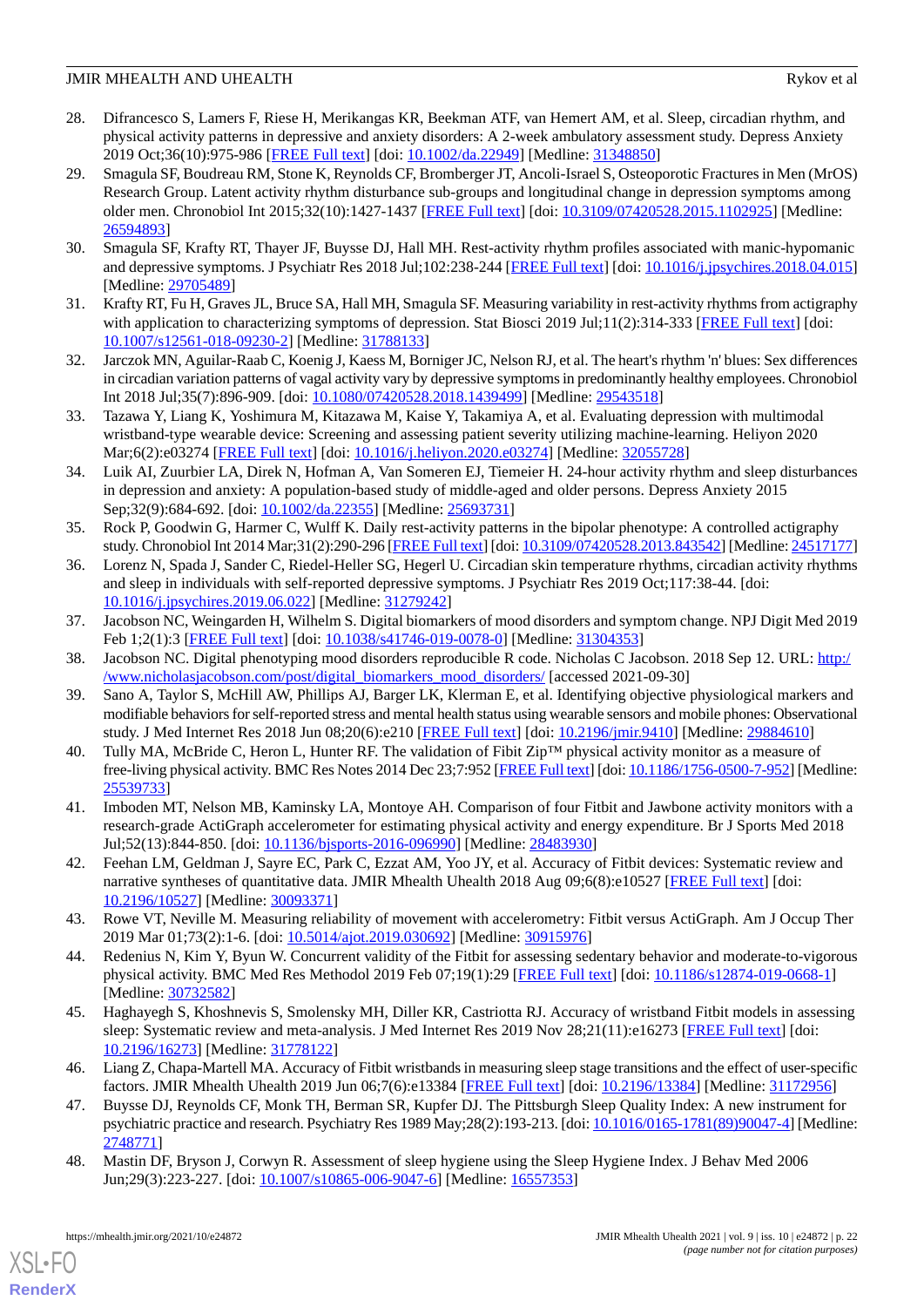- <span id="page-22-0"></span>49. Johns M, Hocking B. Daytime sleepiness and sleep habits of Australian workers. Sleep 1997 Oct;20(10):844-849. [doi: [10.1093/sleep/20.10.844](http://dx.doi.org/10.1093/sleep/20.10.844)] [Medline: [9415943\]](http://www.ncbi.nlm.nih.gov/entrez/query.fcgi?cmd=Retrieve&db=PubMed&list_uids=9415943&dopt=Abstract)
- <span id="page-22-2"></span><span id="page-22-1"></span>50. Russell D, Peplau LA, Cutrona CE. The revised UCLA Loneliness Scale: Concurrent and discriminant validity evidence. J Pers Soc Psychol 1980 Sep;39(3):472-480. [doi: [10.1037//0022-3514.39.3.472\]](http://dx.doi.org/10.1037//0022-3514.39.3.472) [Medline: [7431205](http://www.ncbi.nlm.nih.gov/entrez/query.fcgi?cmd=Retrieve&db=PubMed&list_uids=7431205&dopt=Abstract)]
- <span id="page-22-3"></span>51. US Department of Health and Human Services. Promoting Physical Activity: A Guide for Community Action. Champaign, IL: Human Kinetics; 1999.
- <span id="page-22-4"></span>52. Tremblay MS, Aubert S, Barnes JD, Saunders TJ, Carson V, Latimer-Cheung AE, SBRN Terminology Consensus Project Participants. Sedentary Behavior Research Network (SBRN) - Terminology Consensus Project process and outcome. Int J Behav Nutr Phys Act 2017 Jun 10;14(1):75 [\[FREE Full text\]](https://ijbnpa.biomedcentral.com/articles/10.1186/s12966-017-0525-8) [doi: [10.1186/s12966-017-0525-8](http://dx.doi.org/10.1186/s12966-017-0525-8)] [Medline: [28599680\]](http://www.ncbi.nlm.nih.gov/entrez/query.fcgi?cmd=Retrieve&db=PubMed&list_uids=28599680&dopt=Abstract)
- <span id="page-22-5"></span>53. Cornelissen G. Cosinor-based rhythmometry. Theor Biol Med Model 2014 Apr 11;11:16 [[FREE Full text\]](https://tbiomed.biomedcentral.com/articles/10.1186/1742-4682-11-16) [doi: [10.1186/1742-4682-11-16\]](http://dx.doi.org/10.1186/1742-4682-11-16) [Medline: [24725531\]](http://www.ncbi.nlm.nih.gov/entrez/query.fcgi?cmd=Retrieve&db=PubMed&list_uids=24725531&dopt=Abstract)
- <span id="page-22-6"></span>54. Gonçalves BSB, Adamowicz T, Louzada FM, Moreno CR, Araujo JF. A fresh look at the use of nonparametric analysis in actimetry. Sleep Med Rev 2015 Apr;20:84-91. [doi: [10.1016/j.smrv.2014.06.002\]](http://dx.doi.org/10.1016/j.smrv.2014.06.002) [Medline: [25065908](http://www.ncbi.nlm.nih.gov/entrez/query.fcgi?cmd=Retrieve&db=PubMed&list_uids=25065908&dopt=Abstract)]
- <span id="page-22-7"></span>55. van Brakel JPG. Peak signal detection in realtime timeseries data: Robust peak detection algorithm using z-scores. Stack Overflow. 2014. URL:<https://stackoverflow.com/questions/22583391/peak-signal-detection-in-realtime-timeseries-data> [accessed 2021-09-30]
- <span id="page-22-8"></span>56. Saad M, Ray LB, Bujaki B, Parvaresh A, Palamarchuk I, De Koninck J, et al. Using heart rate profiles during sleep as a biomarker of depression. BMC Psychiatry 2019 Jun 07;19(1):168 [\[FREE Full text](https://bmcpsychiatry.biomedcentral.com/articles/10.1186/s12888-019-2152-1)] [doi: [10.1186/s12888-019-2152-1\]](http://dx.doi.org/10.1186/s12888-019-2152-1) [Medline: [31174510](http://www.ncbi.nlm.nih.gov/entrez/query.fcgi?cmd=Retrieve&db=PubMed&list_uids=31174510&dopt=Abstract)]
- <span id="page-22-9"></span>57. Benjamini Y, Hochberg Y. Controlling the false discovery rate: A practical and powerful approach to multiple testing. J R Stat Soc Series B Stat Methodol 2018 Dec 05;57(1):289-300. [doi: [10.1111/j.2517-6161.1995.tb02031.x\]](http://dx.doi.org/10.1111/j.2517-6161.1995.tb02031.x)
- <span id="page-22-10"></span>58. Olson RS, Cava WL, Mustahsan Z, Varik A, Moore JH. Data-driven advice for applying machine learning to bioinformatics problems. In: Proceedings of the Pacific Symposium on Biocomputing 2018. 2018 Presented at: Pacific Symposium on Biocomputing 2018; January 3-7, 2018; Big Island, Hawaii p. 192-203 URL: [https://psb.stanford.edu/psb-online/proceedings/](https://psb.stanford.edu/psb-online/proceedings/psb18/olson.pdf) [psb18/olson.pdf](https://psb.stanford.edu/psb-online/proceedings/psb18/olson.pdf)
- <span id="page-22-11"></span>59. Manea L, Gilbody S, McMillan D. Optimal cut-off score for diagnosing depression with the Patient Health Questionnaire (PHQ-9): A meta-analysis. CMAJ 2012 Mar 21;184(3):E191-E196 [\[FREE Full text](http://www.cmaj.ca/cgi/pmidlookup?view=long&pmid=22184363)] [doi: [10.1503/cmaj.110829](http://dx.doi.org/10.1503/cmaj.110829)] [Medline: [22184363](http://www.ncbi.nlm.nih.gov/entrez/query.fcgi?cmd=Retrieve&db=PubMed&list_uids=22184363&dopt=Abstract)]
- <span id="page-22-13"></span><span id="page-22-12"></span>60. Smagula SF. Opportunities for clinical applications of rest-activity rhythms in detecting and preventing mood disorders. Curr Opin Psychiatry 2016 Nov;29(6):389-396 [\[FREE Full text\]](http://europepmc.org/abstract/MED/27636598) [doi: [10.1097/YCO.0000000000000283](http://dx.doi.org/10.1097/YCO.0000000000000283)] [Medline: [27636598](http://www.ncbi.nlm.nih.gov/entrez/query.fcgi?cmd=Retrieve&db=PubMed&list_uids=27636598&dopt=Abstract)]
- <span id="page-22-14"></span>61. Stampfer HG. The relationship between psychiatric illness and the circadian pattern of heart rate. Aust N Z J Psychiatry 1998 Apr;32(2):187-198. [doi: [10.3109/00048679809062728\]](http://dx.doi.org/10.3109/00048679809062728) [Medline: [9588297\]](http://www.ncbi.nlm.nih.gov/entrez/query.fcgi?cmd=Retrieve&db=PubMed&list_uids=9588297&dopt=Abstract)
- <span id="page-22-15"></span>62. Minaeva O, Booij SH, Lamers F, Antypa N, Schoevers RA, Wichers M, et al. Level and timing of physical activity during normal daily life in depressed and non-depressed individuals. Transl Psychiatry 2020 Jul 30;10(1):259 [\[FREE Full text\]](https://doi.org/10.1038/s41398-020-00952-w) [doi: [10.1038/s41398-020-00952-w](http://dx.doi.org/10.1038/s41398-020-00952-w)] [Medline: [32732880](http://www.ncbi.nlm.nih.gov/entrez/query.fcgi?cmd=Retrieve&db=PubMed&list_uids=32732880&dopt=Abstract)]
- <span id="page-22-16"></span>63. Executive Summary on National Population Health Survey 2016/17. The Singapore Ministry of Health. URL: [https://www.](https://www.moh.gov.sg/resources-statistics/reports/national-population-health-survey-2016-17) [moh.gov.sg/resources-statistics/reports/national-population-health-survey-2016-17](https://www.moh.gov.sg/resources-statistics/reports/national-population-health-survey-2016-17) [accessed 2021-09-30]
- <span id="page-22-17"></span>64. Germain A, Kupfer DJ. Circadian rhythm disturbances in depression. Hum Psychopharmacol 2008 Oct;23(7):571-585 [[FREE Full text](http://europepmc.org/abstract/MED/18680211)] [doi: [10.1002/hup.964](http://dx.doi.org/10.1002/hup.964)] [Medline: [18680211](http://www.ncbi.nlm.nih.gov/entrez/query.fcgi?cmd=Retrieve&db=PubMed&list_uids=18680211&dopt=Abstract)]
- <span id="page-22-18"></span>65. Kronfeld-Schor N, Einat H. Circadian rhythms and depression: Human psychopathology and animal models. Neuropharmacology 2012 Jan;62(1):101-114. [doi: [10.1016/j.neuropharm.2011.08.020](http://dx.doi.org/10.1016/j.neuropharm.2011.08.020)] [Medline: [21871466](http://www.ncbi.nlm.nih.gov/entrez/query.fcgi?cmd=Retrieve&db=PubMed&list_uids=21871466&dopt=Abstract)]
- <span id="page-22-19"></span>66. De Bacquer D, Van Risseghem M, Clays E, Kittel F, De Backer G, Braeckman L. Rotating shift work and the metabolic syndrome: A prospective study. Int J Epidemiol 2009 Jun 07;38(3):848-854. [doi: [10.1093/ije/dyn360\]](http://dx.doi.org/10.1093/ije/dyn360) [Medline: [19129266\]](http://www.ncbi.nlm.nih.gov/entrez/query.fcgi?cmd=Retrieve&db=PubMed&list_uids=19129266&dopt=Abstract)
- <span id="page-22-20"></span>67. Abbott SM, Malkani RG, Zee PC. Circadian disruption and human health: A bidirectional relationship. Eur J Neurosci 2020 Jan 03;51(1):567-583 [\[FREE Full text\]](http://europepmc.org/abstract/MED/30549337) [doi: [10.1111/ejn.14298\]](http://dx.doi.org/10.1111/ejn.14298) [Medline: [30549337\]](http://www.ncbi.nlm.nih.gov/entrez/query.fcgi?cmd=Retrieve&db=PubMed&list_uids=30549337&dopt=Abstract)
- 68. Reinke H, Asher G. Crosstalk between metabolism and circadian clocks. Nat Rev Mol Cell Biol 2019 Apr 11;20(4):227-241. [doi: [10.1038/s41580-018-0096-9](http://dx.doi.org/10.1038/s41580-018-0096-9)] [Medline: [30635659\]](http://www.ncbi.nlm.nih.gov/entrez/query.fcgi?cmd=Retrieve&db=PubMed&list_uids=30635659&dopt=Abstract)
- <span id="page-22-22"></span><span id="page-22-21"></span>69. Walker WH, Walton JC, DeVries AC, Nelson RJ. Circadian rhythm disruption and mental health. Transl Psychiatry 2020 Jan 23;10(1):28 [\[FREE Full text\]](https://doi.org/10.1038/s41398-020-0694-0) [doi: [10.1038/s41398-020-0694-0](http://dx.doi.org/10.1038/s41398-020-0694-0)] [Medline: [32066704\]](http://www.ncbi.nlm.nih.gov/entrez/query.fcgi?cmd=Retrieve&db=PubMed&list_uids=32066704&dopt=Abstract)
- 70. Koenigsberg HW, Teicher MH, Mitropoulou V, Navalta C, New AS, Trestman R, et al. 24-h monitoring of plasma norepinephrine, MHPG, cortisol, growth hormone and prolactin in depression. J Psychiatr Res 2004;38(5):503-511. [doi: [10.1016/j.jpsychires.2004.03.006](http://dx.doi.org/10.1016/j.jpsychires.2004.03.006)] [Medline: [15380401\]](http://www.ncbi.nlm.nih.gov/entrez/query.fcgi?cmd=Retrieve&db=PubMed&list_uids=15380401&dopt=Abstract)
- 71. Monteleone P, Maj M. The circadian basis of mood disorders: Recent developments and treatment implications. Eur Neuropsychopharmacol 2008 Oct;18(10):701-711. [doi: [10.1016/j.euroneuro.2008.06.007](http://dx.doi.org/10.1016/j.euroneuro.2008.06.007)] [Medline: [18662865\]](http://www.ncbi.nlm.nih.gov/entrez/query.fcgi?cmd=Retrieve&db=PubMed&list_uids=18662865&dopt=Abstract)
- 72. Ehlers CL, Frank E, Kupfer DJ. Social zeitgebers and biological rhythms. A unified approach to understanding the etiology of depression. Arch Gen Psychiatry 1988 Oct 01;45(10):948-952. [doi: [10.1001/archpsyc.1988.01800340076012\]](http://dx.doi.org/10.1001/archpsyc.1988.01800340076012) [Medline: [3048226\]](http://www.ncbi.nlm.nih.gov/entrez/query.fcgi?cmd=Retrieve&db=PubMed&list_uids=3048226&dopt=Abstract)